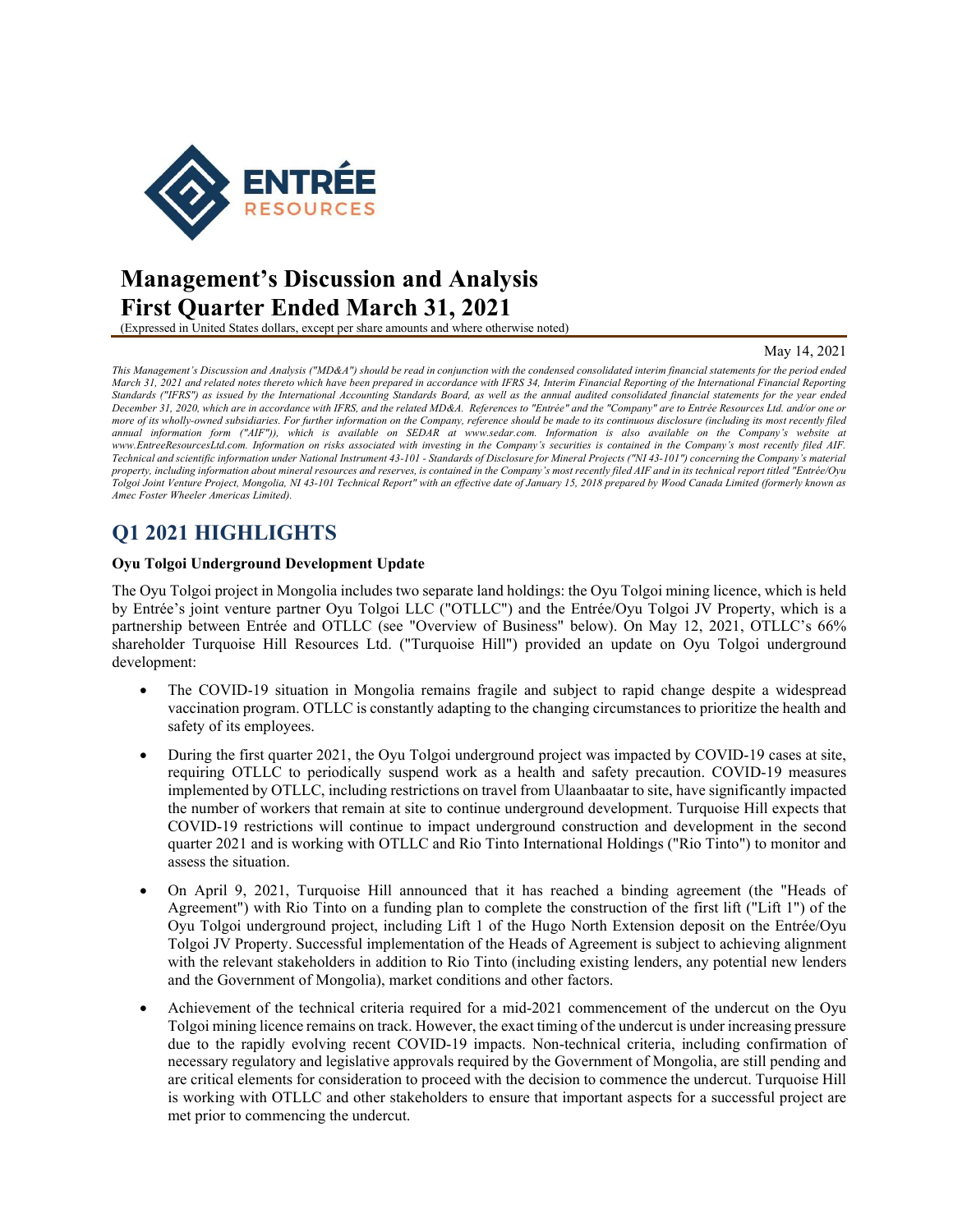- At the end of the first quarter 2021, cumulative underground development progress is 56,264 equivalent metres with cumulative conveyor to surface advancement of 13,832 equivalent metres. Progress in March was impacted by COVID-19 restrictions and controls and Turquoise Hill anticipates that development rates will continue to be impacted into the second quarter 2021. Although development work has slowed, almost all of the development required for the commencement of the undercut is complete.
- Ongoing work suspensions continue to affect progress on Shafts 3 and 4 and the overall impact of these delays is under review. Progress remains dependent on mobilizing key vendors and additional sinking resources into country and cleared from quarantine. Additional shaft sinking specialists are in Mongolia and are expected to arrive on site in May 2021. Shafts 3 and 4 are not required to support Panel 0 commencement, however they are required to support production from Panels 1 and 2 during ramp up to 95,000 tonnes per day.
- In the first quarter 2020, OTLLC submitted a resources and reserves update for registration pursuant to local regulatory requirements in Mongolia. On July 2, 2020, Turquoise Hill announced the completion of an updated Oyu Tolgoi Feasibility Study ("OTFS20"), which incorporates the new block cave mine design for Hugo North Lift 1 Panel 0 previously announced by Turquoise Hill on May 13, 2020. The expert review of the resources and reserves update is in progress and OTFS20 is expected to be considered for endorsement by the Mongolian regulators following registration.
- OTFS20 incorporates an update to the first sustainable production schedule and capital cost estimates for the underground mine development based on the new Panel 0 mine design. On December 18, 2020, Turquoise Hill announced the completion and delivery by Rio Tinto of the definitive estimate of cost and schedule (the "Definitive Estimate"), which refines the analysis contained in OTFS20. OTLLC board approval of the Definitive Estimate will be considered following registration of the resources and reserves update and endorsement of OTFS20.
- The Hugo North (including Hugo North Extension) Lift 1 mine plan incorporates the development of three panels and in order to reach the full sustainable production rate of 95,000 tonnes per day from the underground operations, all three panels need to be in production. The Hugo North Extension deposit on the Entrée/Oyu Tolgoi JV Property is located at the northern portion of Panel 1.
- Turquoise Hill has advised that several mining studies are in progress, which are focused on the evaluation of different design and sequencing options for Panels 1 and 2 as part of OTLLC's planned Pre-Feasibility and Feasibility Study level work. These studies are underpinned by additional geology and geotechnical data that is being collected from underground and surface drilling, which was ongoing during the first quarter 2021. As more drilling is completed, mine design refinements and updates will be communicated by Turquoise Hill. Turquoise Hill expects the first of these design updates in the second half of 2021.

## Corporate

- Q1 2021 operating loss was \$0.5 million compared to an operating loss of \$0.4 million in Q1 2020.
- Q1 2021 operating cash outflow before working capital was \$0.4 million and was consistent with the comparative quarter of Q1 2020.
- As at March 31, 2021, the cash balance was \$6.9 million and the working capital balance was \$6.9 million.
- The Company recognizes the unprecedented situation surrounding the ongoing COVID-19 pandemic and is closely monitoring the effect of the COVID-19 pandemic on its business and operations and will continue to update the market on the impacts to the Company's business and operations in relation to these extraordinary circumstances.

# OVERVIEW OF BUSINESS

Entrée is a mineral resource company with interests in development and exploration properties in Mongolia, Peru and Australia.

The Company's principal asset is its interest in the Entrée/Oyu Tolgoi joint venture property (the "Entrée/Oyu Tolgoi JV Property") – a carried 20% participating interest in two of the Oyu Tolgoi project deposits, and a carried 20% or 30% interest (depending on the depth of mineralization) in the surrounding large, underexplored, highly prospective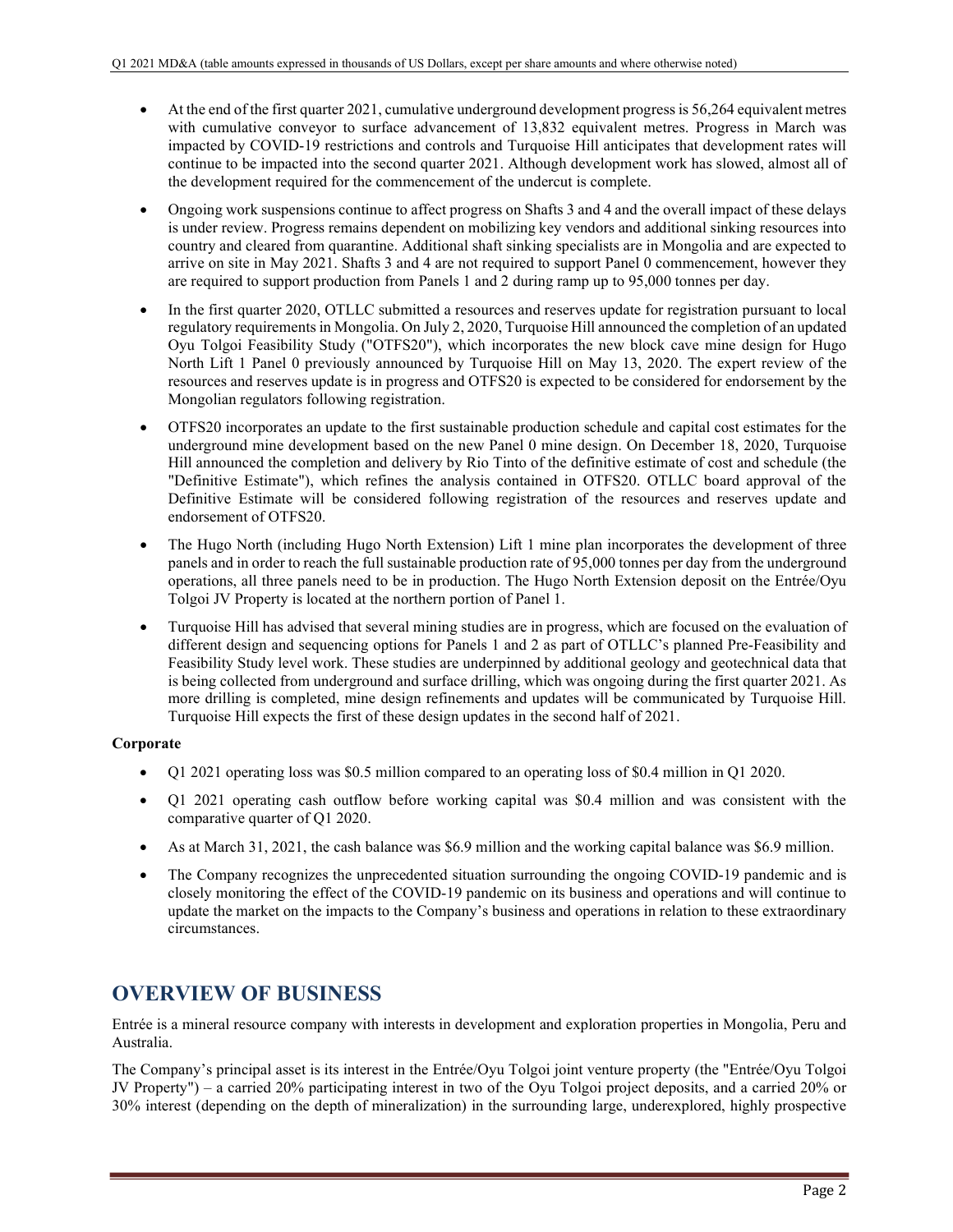land package located in the South Gobi region of Mongolia. Entrée's joint venture partner, OTLLC, holds the remaining interest.

The Oyu Tolgoi project includes two separate land holdings: the Oyu Tolgoi mining licence, which is held by OTLLC (66% Turquoise Hill and 34% the Government of Mongolia), and the Entrée/Oyu Tolgoi JV Property, which is a partnership between Entrée and OTLLC. The Entrée/Oyu Tolgoi JV Property comprises the eastern portion of the Shivee Tolgoi mining licence, and all of the Javhlant mining licence, which mostly surround the Oyu Tolgoi mining licence (Figure 1). Both the Shivee Tolgoi and Javhlant mining licences are held by Entrée. The terms of the Entrée/Oyu Tolgoi joint venture (the "Entrée/Oyu Tolgoi JV") state that Entrée has a 20% participating interest with respect to mineralization extracted from deeper than 560 metres below surface and a 30% participating interest with respect to mineralization extracted from above 560 metres depth.

The Entrée/Oyu Tolgoi JV Property includes the Hugo North Extension copper-gold deposit (also referred to as "HNE") and the majority of the Heruga copper-gold-molybdenum deposit. The resources at Hugo North Extension include a Probable reserve, which is part of Lift 1 of the Oyu Tolgoi underground block cave mining operation. Lift 1 is in development by project operator Rio Tinto. By 2030, Oyu Tolgoi is expected to be the fourth largest copper mine in the world.

In addition to the Hugo North Extension copper-gold deposit, the Entrée/Oyu Tolgoi JV Property includes approximately 94% of the resource tonnes outlined at the Heruga copper-gold-molybdenum deposit and a large exploration land package, which together form a significant component of the overall Oyu Tolgoi project.

The Company also has the following assets:

- Blue Rose JV a 56.53% interest in the Blue Rose joint venture ("Blue Rose JV") on minerals other than iron ore on Exploration Licence 6006 ("EL 6006") in the Olary Region of South Australia. The Blue Rose JV partners also have certain rights and royalties with respect to iron ore outlined or extracted from the area covered by EL 6006.
- The right to Cañariaco Project Royalty Pass-Through Payments (see "Investments" section below).

The Company's corporate headquarters are located in Vancouver, British Columbia, Canada. Field operations are conducted out of local offices in Mongolia.

As at March 31, 2021 and the date of this MD&A, Rio Tinto Rio Tinto beneficially owns 31,981,129 common shares (including 14,539,333 common shares held by Turquoise Hill), or 17.1% (17.0% as at the date of this MD&A) of the outstanding shares of the Company. As at March 31, 2021, Sandstorm Gold Ltd. ("Sandstorm") owned 43,466,678 common shares, or 23.3% of the outstanding shares of the Company. As at the date of this MD&A, Sandstorm owns 44,605,240 common shares, or 23.7% of the outstanding shares of the Company.

Effective October 1, 2019, the Company voluntarily withdrew its common shares from listing on NYSE American and its common shares commenced trading on the OTCQB under the trading symbol "ERLFF". On April 24, 2006, the Company's common shares began trading on the Toronto Stock Exchange ("TSX") and discontinued trading on the TSX Venture Exchange. The trading symbol remained "ETG".

# OUTLOOK AND STRATEGY

The Company's primary objective for the 2021 year is to work with other Oyu Tolgoi stakeholders to advance potential amendments to the joint venture agreement (the "Entrée/Oyu Tolgoi JVA") that currently governs the relationship between Entrée and OTLLC and upon finalization, transfer the Shivee Tolgoi and Javhlant mining licences to OTLLC as manager of the Entrée/Oyu Tolgoi JV. The form of Entrée/Oyu Tolgoi JVA was agreed between the parties in 2004, prior to the execution of the 2009 Oyu Tolgoi Investment Agreement among the Government of Mongolia, OTLLC, Rio Tinto and Turquoise Hill (the "Oyu Tolgoi Investment Agreement") and commencement of underground development. The Company currently is registered in Mongolia as the 100% ultimate holder of the Shivee Tolgoi and Javhlant mining licences.

The Company believes that amendments that align the interests of all stakeholders as they are now understood, would be in the best interests of all stakeholders, provided there is no net erosion of value to Entrée. No agreements have been finalized and there are no assurances agreements may be finalized in the future.

In addition, the Company is currently in the process of reviewing the data and assumptions underlying OTFS20, the OTFS20 block cave designs, updated costs and schedules and the updated mineral resources and reserves in order to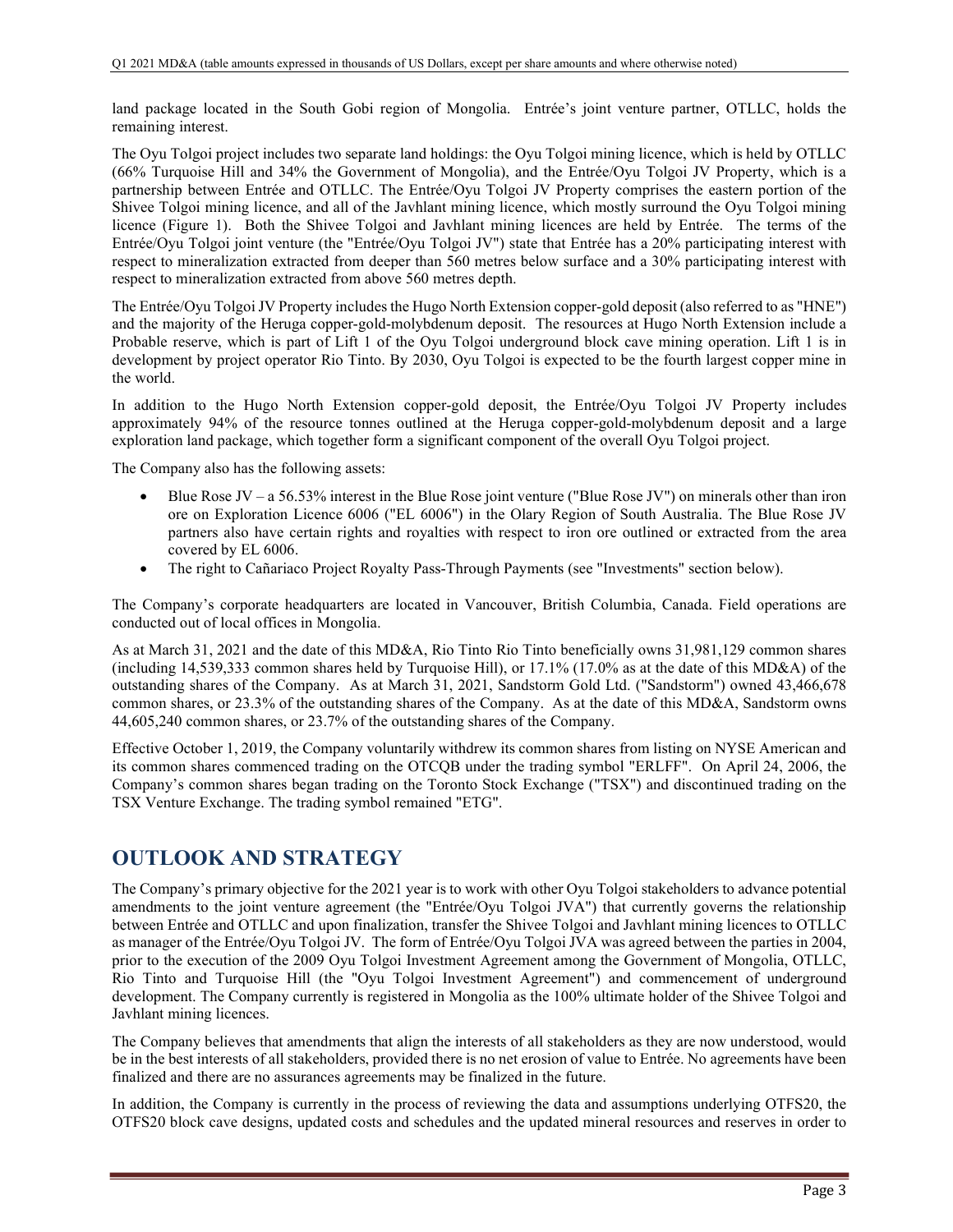assess the potential impact on the Entrée/Oyu Tolgoi JV Property resources and reserves and its impact on the 2018 Technical Report (see "2018 Technical Report Highlights"). The Company will update the market following completion of its review and assessment.

# ENTRÉE/OYU TOLGOI JV PROPERTY AND SHIVEE WEST PROPERTY – MONGOLIA

## 2018 Technical Report Highlights

In Q1 2018, the Company announced the results of a technical report (the "2018 Technical Report") completed on its interest in the Entrée/Oyu Tolgoi JV Property. The 2018 Technical Report discusses two development scenarios, a reserve case (the "2018 Reserve Case") and a Life of Mine ("LOM") Preliminary Economic Assessment (the "2018 PEA"). The 2018 Reserve Case is based only on mineral reserves attributable to the Entrée/Oyu Tolgoi JV from Lift 1 of the Hugo North Extension underground block cave.

The 2018 PEA is an alternative development scenario completed at a conceptual level that assesses the inclusion of the second lift of Hugo North Extension ("Lift 2") and Heruga into an overall mine plan with Hugo North Extension Lift 1. The 2018 PEA includes Indicated and Inferred resources from Hugo North Extension Lifts 1 and 2, and Inferred resources from Heruga. Significant development and capital decisions will be required for the eventual development of Hugo North Extension Lift 2 and Heruga once production commences at Hugo North Extension Lift 1.

Both the 2018 Reserve Case and the 2018 PEA are based on information reported within the 2016 Oyu Tolgoi Feasibility Study ("OTFS16"), completed by OTLLC on the Oyu Tolgoi project (refer to Turquoise Hill's press release dated October 21, 2016). OTFS16 discusses the mine plan for Lift 1 of the Hugo North (including Hugo North Extension) underground block cave on both the Oyu Tolgoi mining licence and the Entrée/Oyu Tolgoi JV Property. In May 2020, a design change for Hugo North Lift 1 Panel 0 on the Oyu Tolgoi mining licence was approved by OTLLC, Turquoise Hill and Rio Tinto. The new mine design was incorporated in OTFS20, which was completed in July 2020 but is still subject to regulatory endorsement and acceptance. The OTFS20 Lift 1 mine plan incorporates the development of three panels and in order to reach the full sustainable production rate of 95,000 tonnes per day ("tpd") from the underground operations, all three panels need to be in production. Hugo North Extension on the Entrée/Oyu Tolgoi JV Property is located in the northern portion of Panel 1. The new design, many fundamentals of which remain unchanged from OTFS16, provides for 120 metre structural pillars included to the north and south of Panel 0, protecting ore handling infrastructure (which will be moved into the structural pillars) and increasing the optionality of sequencing Panel 1 and Panel 2. In December 2020, Turquoise Hill announced the completion and delivery by Rio Tinto of the Definitive Estimate of project cost and schedule, which refines the analysis contained in OTFS20. Several mining studies are also currently in progress, which are focused on the evaluation of different design and sequencing options for Panels 1 and 2 as part of OTLLC's planned Pre-Feasibility and Feasibility Study level work. These studies are underpinned by additional geology and geotechnical data that is being collected by OTLLC from underground and surface drilling. Data collection and analysis is being prioritized to complete study work in line with mining progression.

The Company is currently in the process of reviewing the data and assumptions underlying OTFS20, the OTFS20 block cave designs, updated costs and schedules and the updated mineral resources and reserves in order to assess the potential impact, whether positive or negative, on Entrée/Oyu Tolgoi JV Property resources and reserves as well as production and financial assumptions and outputs from the two alternative cases, the 2018 Reserve Case and the 2018 PEA. The results of the Company's assessment may differ materially from the results of the 2018 Technical Report and/or from OTLLC's planned Pre-Feasibility and Feasibility Study level work on Panel 1. The Company will update the market following completion of its review and assessment. Until such time, the Company considers the information set out below of a scientific or technical nature regarding the Entrée/Oyu Tolgoi JV Property to be current.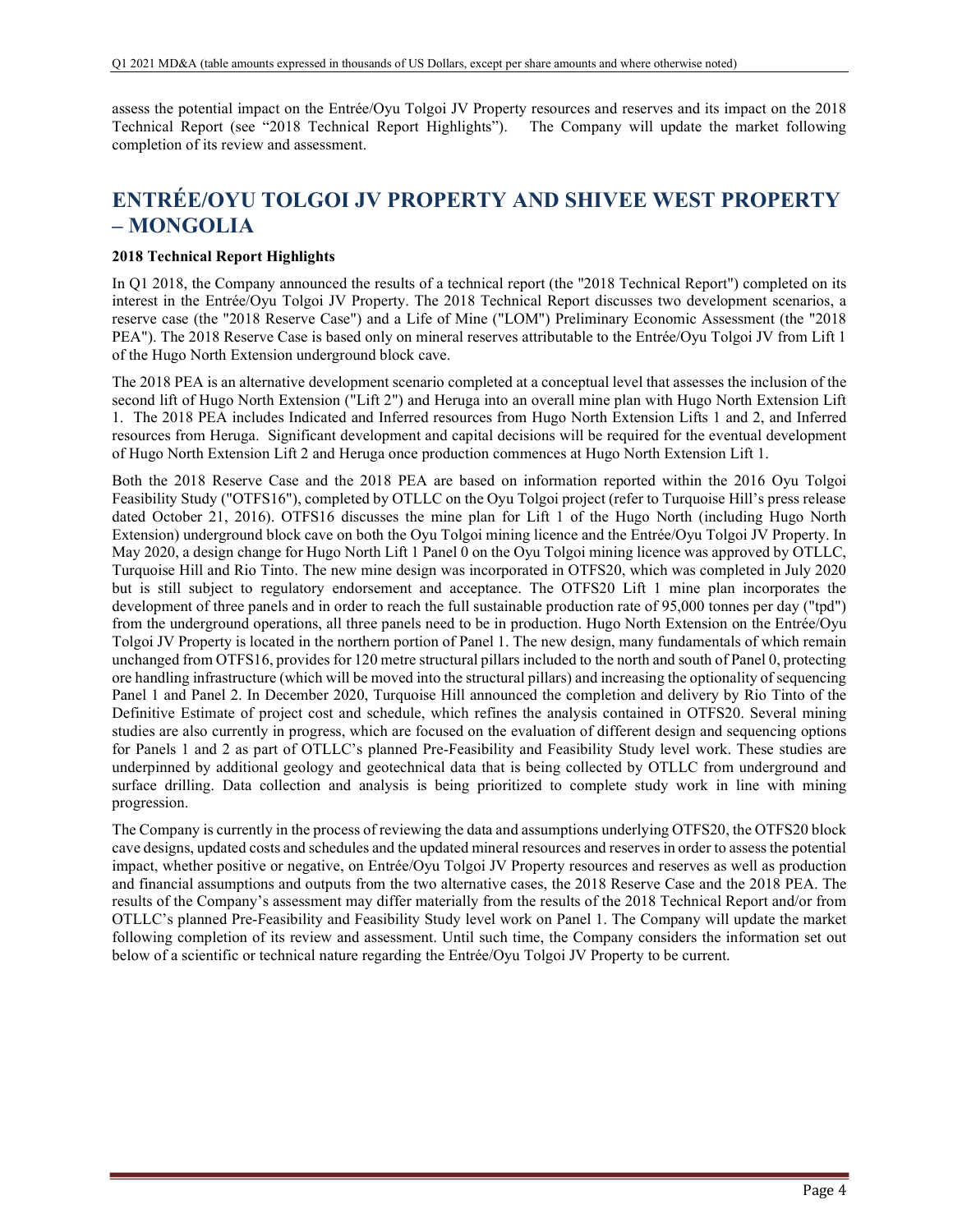| Entrée/Oyu Tolgoi JV Property | <b>Units</b> | 2018 Reserve Case                                                          | <b>2018 PEA</b>                                                             |
|-------------------------------|--------------|----------------------------------------------------------------------------|-----------------------------------------------------------------------------|
| Probable Reserve Feed         |              | 35 Mt @ 1.59% Cu,<br>$0.55$ g/t Au, 3.72 g/t Ag<br>$(1.93\% \text{ CuEq})$ |                                                                             |
| Indicated Resource Feed       |              | ----                                                                       | 113 Mt @ 1.42% Cu,<br>$0.50$ g/t Au, 3.63 g/t Ag<br>$(1.73\% \text{ CuEq})$ |
| Inferred Resource Feed        |              | ----                                                                       | 708 Mt @ 0.53% Cu,<br>0.44 g/t Au, 1.79 g/t Ag<br>$(0.82 \%$ CuEq)          |
| Copper Recovered              | Mlb          | 1,115                                                                      | 10,497                                                                      |
| Gold Recovered                | koz          | 514                                                                        | 9,367                                                                       |
| Silver Recovered              | koz          | 3,651                                                                      | 45,378                                                                      |

LOM highlights of the production from the 2018 Reserve Case and the 2018 PEA are summarized as follows:

Notes:

1. Mineral reserves and mineral resources are reported on a 100% basis.

2. Entrée has a 20% interest in the above processed material and recovered metal.<br>3. The mineral reserves in the 2018 Reserve Case are not additive to the mineral re

3. The mineral reserves in the 2018 Reserve Case are not additive to the mineral resources in the 2018 PEA.<br>4. Copper equivalent ("CuEq") is calculated as shown in the footnotes to the Mineral Resources Table below

4. Copper equivalent ("CuEq") is calculated as shown in the footnotes to the Mineral Resources Table below. 5. The copper, gold and silver recovered in the 2018 Reserve Case are not additive to the copper, gold and silver recovered in the 2018 PEA.

The economic analysis in the 2018 PEA does not have as high a level of certainty as the 2018 Reserve Case. The 2018 PEA is preliminary in nature and includes Inferred mineral resources that are considered too speculative geologically to have the economic considerations applied to them that would enable them to be categorized as mineral reserves, and there is no certainty that the 2018 PEA will be realized. Mineral resources are not mineral reserves and do not have demonstrated economic viability.

In both development options (2018 Reserve Case and 2018 PEA) the 2018 Technical Report only contemplates the production and cash flows attributable to the Entrée/Oyu Tolgoi JV Property, not production and cash flows for other mineral deposits located on the Oyu Tolgoi mining licence owned 100% by OTLLC. Note the production and cash flows from these two development options are not additive.

Below are some of the key production assumptions and outputs from the two alternative cases, the 2018 Reserve Case and the 2018 PEA. All figures shown for both cases are reported on a 100% Entrée/Oyu Tolgoi JV basis.

Key items per the 2018 Reserve Case outputs are as follows:

- Entrée/Oyu Tolgoi JV Property development production from Hugo North Extension Lift 1 is assumed to start in 2021 with initial block cave production starting in 2026.
- 14-year mine life (5-years development production and 9-years block cave production).
- Maximum production rate of approximately 24,000 tpd, which is blended with production from OTLLC's Oyut open pit deposit and Hugo North deposit to reach an average mill throughput of approximately 110,000 tpd.

| Entrée/Oyu Tolgoi JV Property  | <b>Units</b> | 2018 PEA $(1)$          |                        |  |  |  |  |
|--------------------------------|--------------|-------------------------|------------------------|--|--|--|--|
|                                |              | HNE Lift $1 +$ Lift $2$ | HNE Lift $1+2+$ Heruga |  |  |  |  |
| Mine Life $(2)$                | Years        | 33                      | $77*$                  |  |  |  |  |
| Metal Recovered <sup>(3)</sup> |              |                         |                        |  |  |  |  |
| Copper                         | Mlb          | 5,579                   | 10,497                 |  |  |  |  |
| Gold                           | Koz          | 2,637                   | 9,367                  |  |  |  |  |
| Silver                         | Koz          | 20.442                  | 45,378                 |  |  |  |  |

Key items per the 2018 PEA outputs are as follows:

Notes:

1. The economic analysis in the 2018 PEA does not have as high a level of certainty as the 2018 Reserve Case. The 2018 PEA is preliminary in nature and includes Inferred mineral resources that are considered too speculative geologically to have the economic considerations applied to them that would enable them to be categorized as mineral reserves, and there is no certainty that the 2018 PEA will be realized. Mineral resources are not mineral reserves and do not have demonstrated economic viability.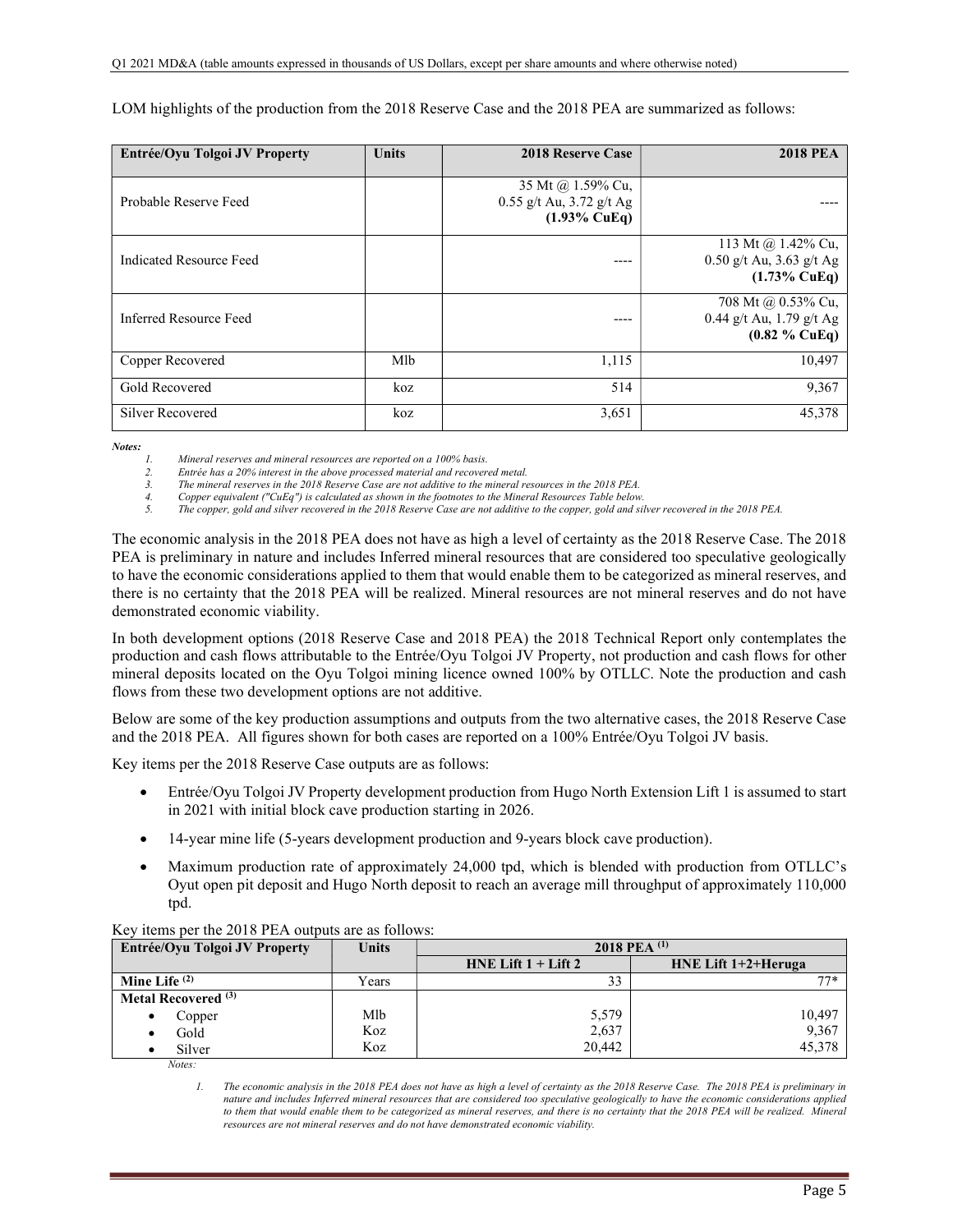- 2. \*The 2018 PEA covers a period from 2021 to 2097 (77 years), but there is an 11-year period (2054-2064) with no mining from the Entrée/Oyu
	- Tolgoi JV Property when other mineralization from the Oyu Tolgoi mining licence is being mined and processed.
- 3. Entrée has a 20% attributable interest in the recovered metal.
- Mineralization mined from the Entrée/Oyu Tolgoi JV Property is blended with production from other deposits on the Oyu Tolgoi mining licence to reach a mill throughput of 110,000 tpd.
- Development schedule assumptions for Entrée/Oyu Tolgoi JV Property:
	- 2021 start of Lift 1 development production and in 2026 initial Lift 1 block cave production
	- 2028 Lift 2 development production and in 2035 initial Lift 2 block cave production
	- 2065 Heruga development production and in 2069 initial block cave production

The 2018 PEA and the 2018 Reserve Case are not mutually exclusive; if the 2018 Reserve Case is developed and brought into production, the mineralization from Hugo North Extension Lift 2 and Heruga is not sterilized or reduced in tonnage or grades. Heruga could be a completely standalone underground operation, independent of other Oyu Tolgoi project underground development, and provides considerable flexibility for mine planning and development.

The Company is currently in the process of reviewing the data and assumptions underlying OTFS20, the OTFS20 block cave designs, updated costs and schedules and the updated mineral resources and reserves in order to assess the potential impact, whether positive or negative, on key production assumptions (including development schedule) and outputs from the two alternative cases, the 2018 Reserve Case and the 2018 PEA. The results of the Company's assessment may differ materially from the results of the 2018 Technical Report and/or from OTLLC's planned Pre-Feasibility and Feasibility Study level work on Panel 1.

The 2018 Technical Report has been filed on SEDAR and is available for review under the Company's profile on SEDAR (www.sedar.com) or on www.EntreeResourcesLtd.com.

## Summary and Location of Project

The "Entrée/Oyu Tolgoi JV Project" (shown on Figure 1) comprises the Entrée/Oyu Tolgoi JV Property and the Shivee West Property (see "Shivee West Property Summary" below). The Entrée/Oyu Tolgoi JV Project completely surrounds OTLLC's Oyu Tolgoi mining licence and forms a significant portion of the overall Oyu Tolgoi project area. Figure 1 also shows the main mineral deposits that form the Oyu Tolgoi trend of porphyry deposits and several priority exploration targets, including Airstrip, Bumbat Ulaan, Mag West, Gravity Ridge and Southwest IP.

The Entrée/Oyu Tolgoi JV Project is located within the Aimag (province) of Ömnögovi in the South Gobi region of Mongolia, about 570 kilometres ("km") south of the capital city of Ulaanbaatar and 80 km north of the border with China.

The Entrée/Oyu Tolgoi JV Property comprises the eastern portion of the Shivee Tolgoi mining licence and all of the Javhlant mining licence, and hosts:

- The Hugo North Extension copper-gold porphyry deposit (Lift 1 and Lift 2):
	- Lift 1 is the upper portion of the Hugo North Extension copper-gold porphyry deposit and forms the basis of the 2018 Reserve Case. It is the northern portion of the Hugo North Lift 1 underground block cave mine plan that is currently in development on the Oyu Tolgoi mining licence. Based on the mine design discussed in OTFS16 and the 2018 Technical Report, development would cross north onto the Entrée/Oyu Tolgoi JV Property in approximately 2021. Hugo North Extension Lift 1 Probable reserves include 35 million tonnes ("Mt") grading 1.59% copper, 0.55 grams per tonne ("g/t") gold, and 3.72 g/t silver. Lift 1 mineral resources are also included in the alternative development scenario, as part of the mine plan for the 2018 PEA. The Company is currently in the process of reviewing OTFS20 in order to assess the potential impact on mineral resources and reserves and the development schedule for the Entrée/Oyu Tolgoi JV Property. The results of the Company's assessment may differ materially from the results of the 2018 Technical Report and/or from OTLLC's planned Pre-Feasibility and Feasibility Study level work on Lift 1 Panel 1.
	- Lift 2 is immediately below Lift 1 and is the next potential phase of underground mining, once Lift 1 mining is complete. Lift 2 is currently included as part of the alternative, 2018 PEA mine plan. Hugo North Extension Lift 2 resources included in the 2018 PEA mine plan are: 78 Mt (Indicated), grading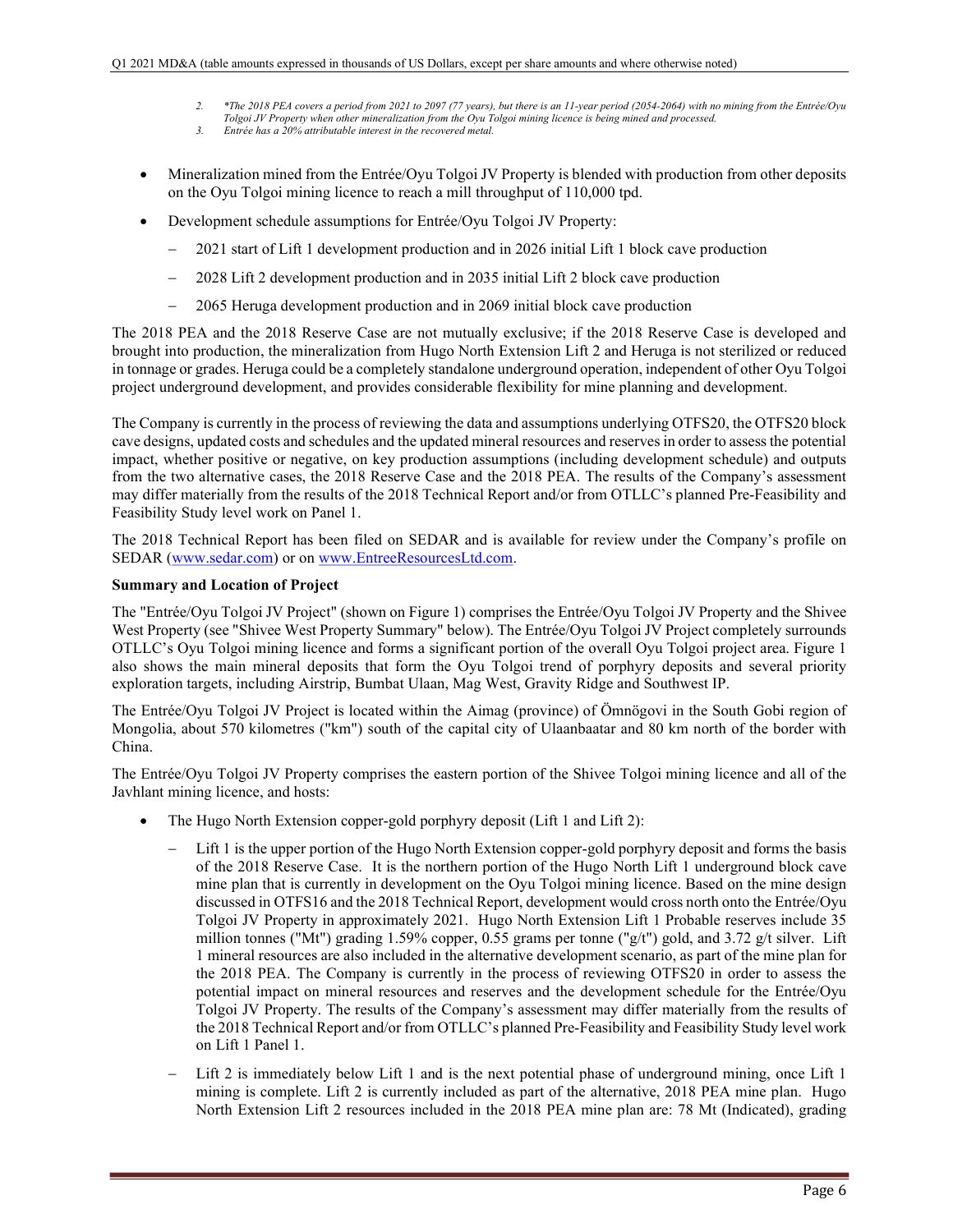1.34% copper, 0.48 g/t gold, and 3.59 g/t silver; plus 88.4 Mt (Inferred), grading 1.34% copper, 0.48 g/t gold, and 3.59 g/t silver.

- The Heruga copper-gold-molybdenum porphyry deposit is at the south end of the Oyu Tolgoi trend of porphyry deposits. Approximately 94% of the Heruga deposit occurs on the Entrée/Oyu Tolgoi JV Property. The 2018 PEA includes Heruga as the final deposit to be mined, as two separate block caves, one to the south with a slightly deeper block cave to the north. The portion of the Heruga mineral resources that occur on the Entrée/Oyu Tolgoi JV Property and are part of the alternative, 2018 PEA mine plan include 620 Mt (Inferred) grading 0.42% copper, 0.43 g/t gold, and 1.53 g/t silver.
- A large prospective land package.

Entrée has a 20% or 30% (depending on the depth of mineralization) participating interest in the Entrée/Oyu Tolgoi JV with OTLLC holding the remaining 80% (or 70%) interest. OTLLC has a 100% interest in other Oyu Tolgoi project areas, including the Oyut open pit, which is currently in production, and the Hugo North and Hugo South deposits on the Oyu Tolgoi mining licence.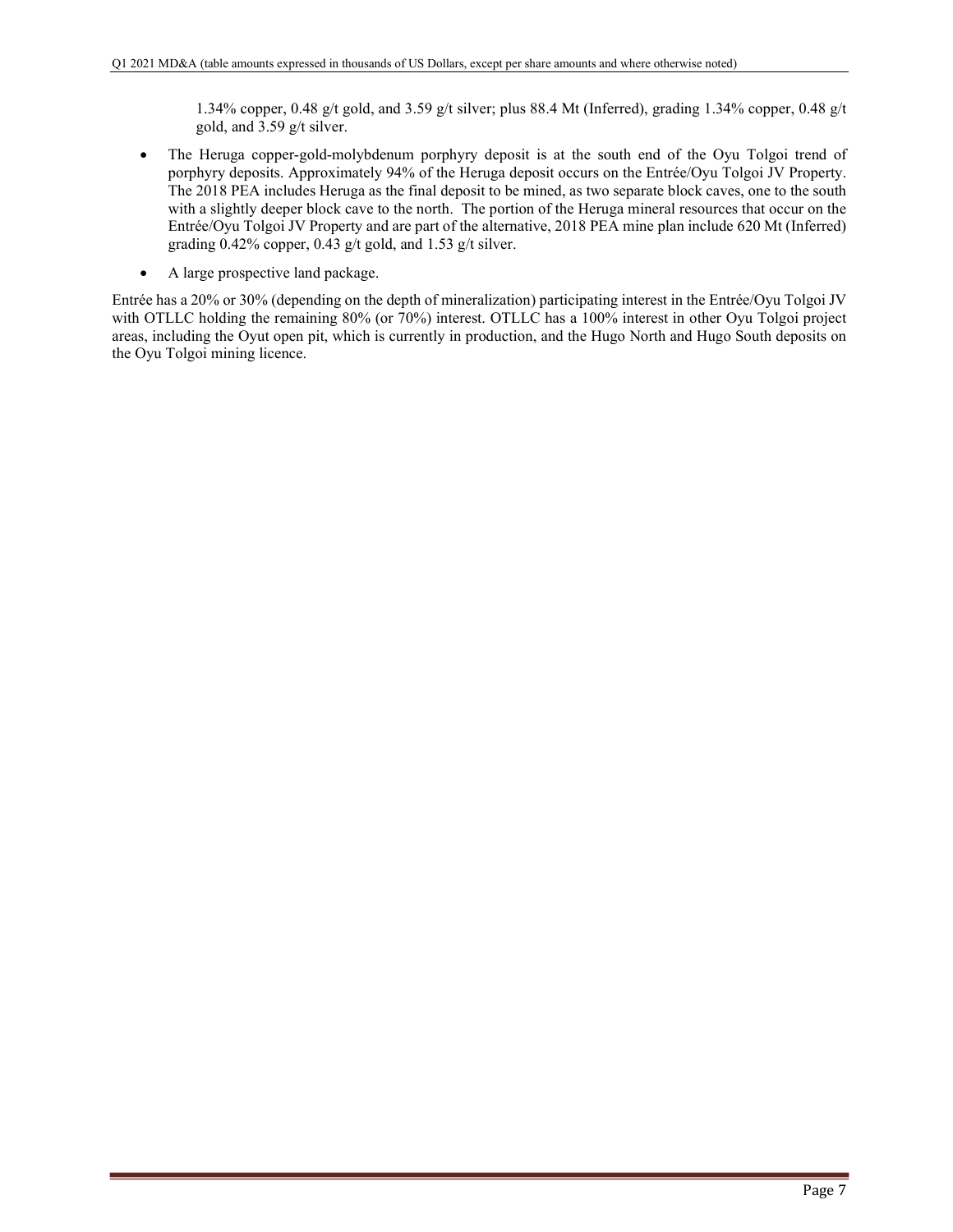

Figure 1 – Entrée/Oyu Tolgoi JV Project

Notes:

- 1. \*The Shivee West Property is subject to a License Fees Agreement between Entrée and OTLLC and may ultimately be included in the Entrée/Oyu Tolgoi JV Property.
- 2. \*\* Outline of mineralization projected to surface.
- 3. Entrée has a 20% participating interest in the Hugo North Extension and Heruga resources and reserves.

Figure 1 shows the location of a north-northeast oriented, west-looking cross section (A-A') through the 12.4 km-long trend of porphyry deposits that comprise the Oyu Tolgoi project. The cross section is shown on Figure 2 with the Entrée/Oyu Tolgoi JV Property to the right (north) and left (south) of the central portion, the Oyu Tolgoi mining licence, held 100% by OTLLC. The deposits that are included in the mine plans for the two alternative cases, the 2018 Reserve Case and the 2018 PEA, are shown on Figure 2.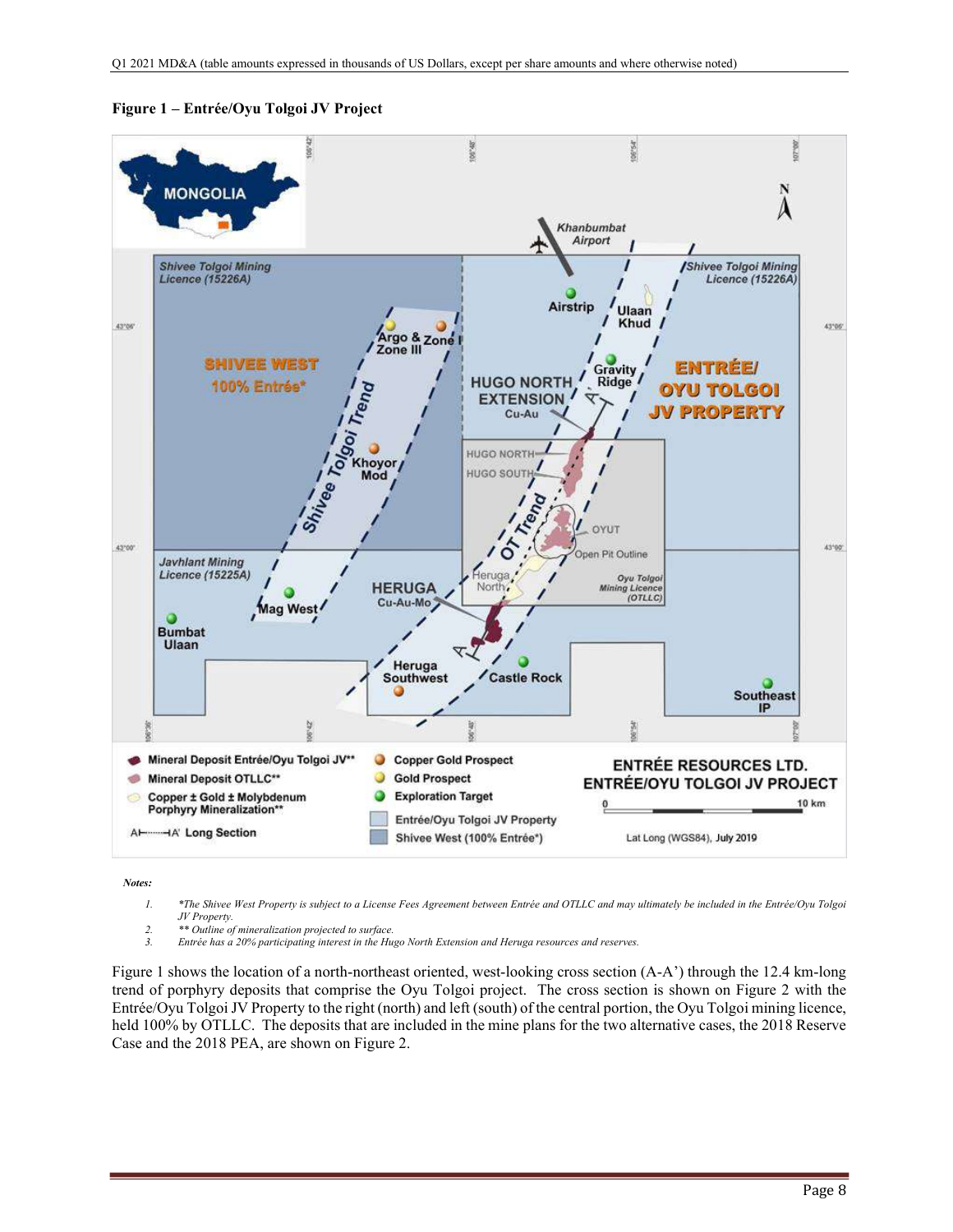

Figure 2 – Cross Section Through the Oyu Tolgoi Trend of Porphyry Deposits

The 2018 Technical Report forms the basis for the scientific and technical information in this MD&A regarding the Entrée/Oyu Tolgoi JV Project. Portions of the information are based on assumptions, qualifications and procedures which are not fully described herein. Reference should be made to the Company's AIF dated March 31, 2021 and to the full text of the 2018 Technical Report, which are available on the Company's website (www.EntreeResourcesLtd.com) or on SEDAR (www.sedar.com).

#### Capital and Operating Costs

Under the terms of the Entrée/Oyu Tolgoi JV, OTLLC is responsible for 80% of all costs incurred on the Entrée/Oyu Tolgoi JV Property for the benefit of the Entrée/Oyu Tolgoi JV, including capital expenditures, and Entrée is responsible for the remaining 20%. In accordance with the terms of the Entrée/Oyu Tolgoi JVA, Entrée has elected to have OTLLC debt finance Entrée's share of costs for approved programs and budgets, with interest accruing at OTLLC's actual cost of capital or prime +2%, whichever is less, at the date of the advance. Debt repayment may be made in whole or in part from (and only from) 90% of monthly available cash flow arising from the sale of Entrée's share of products. Available cash flow means all net proceeds of sale of Entrée's share of products in a month less Entrée's share of costs of Entrée/Oyu Tolgoi JV activities for the month that are operating costs under Canadian generally-accepted accounting principles.

The following is a description of how Entrée recognizes its share of Oyu Tolgoi project capital costs, specifically, the timing of recognition under the terms of the Entrée/Oyu Tolgoi JVA and generally accepted accounting principles.

Under the terms of the Entrée/Oyu Tolgoi JVA, any mill, smelter and other processing facilities and related infrastructure will be owned exclusively by OTLLC and not by Entrée. Mill feed from the Entrée/Oyu Tolgoi JV Property will be transported to the concentrator and processed at cost (using industry standards for calculation of cost including an amortization of capital costs). Underground infrastructure on the Oyu Tolgoi mining licence is also owned exclusively by OTLLC, although the Entrée/Oyu Tolgoi JV will eventually share usage once underground development crosses onto the Entrée/Oyu Tolgoi JV Property. As a result of this, Entrée recognizes those capital costs incurred by OTLLC on the Oyu Tolgoi mining licence as an amortization charge for capital costs that will be calculated in accordance with Canadian generally accepted accounting principles determined yearly based on the estimated tonnes of concentrate produced for Entrée's account during that year relative to the estimated total life-of-mine concentrate to be produced (for processing facilities and related infrastructure), or the estimated total life-of-mine tonnes to be milled from the relevant deposit(s) (in the case of underground infrastructure). The charge is made to Entrée's operating account when the Entrée/Oyu Tolgoi JV mine production is actually milled.

For direct capital cost expenditures on the Entrée/Oyu Tolgoi JV Property, Entrée will recognize its proportionate share of costs at the time of actual expenditure.

The 2018 Technical Report is based on data provided by OTLLC, including mining schedules and annual capital and operating cost estimates prepared for OTFS16, as well as Entrée's interpretation of the commercial terms applicable to the Entrée/Oyu Tolgoi JV, and certain assumptions regarding taxes and royalties. The 2018 Technical Report has not been reviewed or endorsed by OTLLC. There can be no assurance that OTLLC or its shareholders will not interpret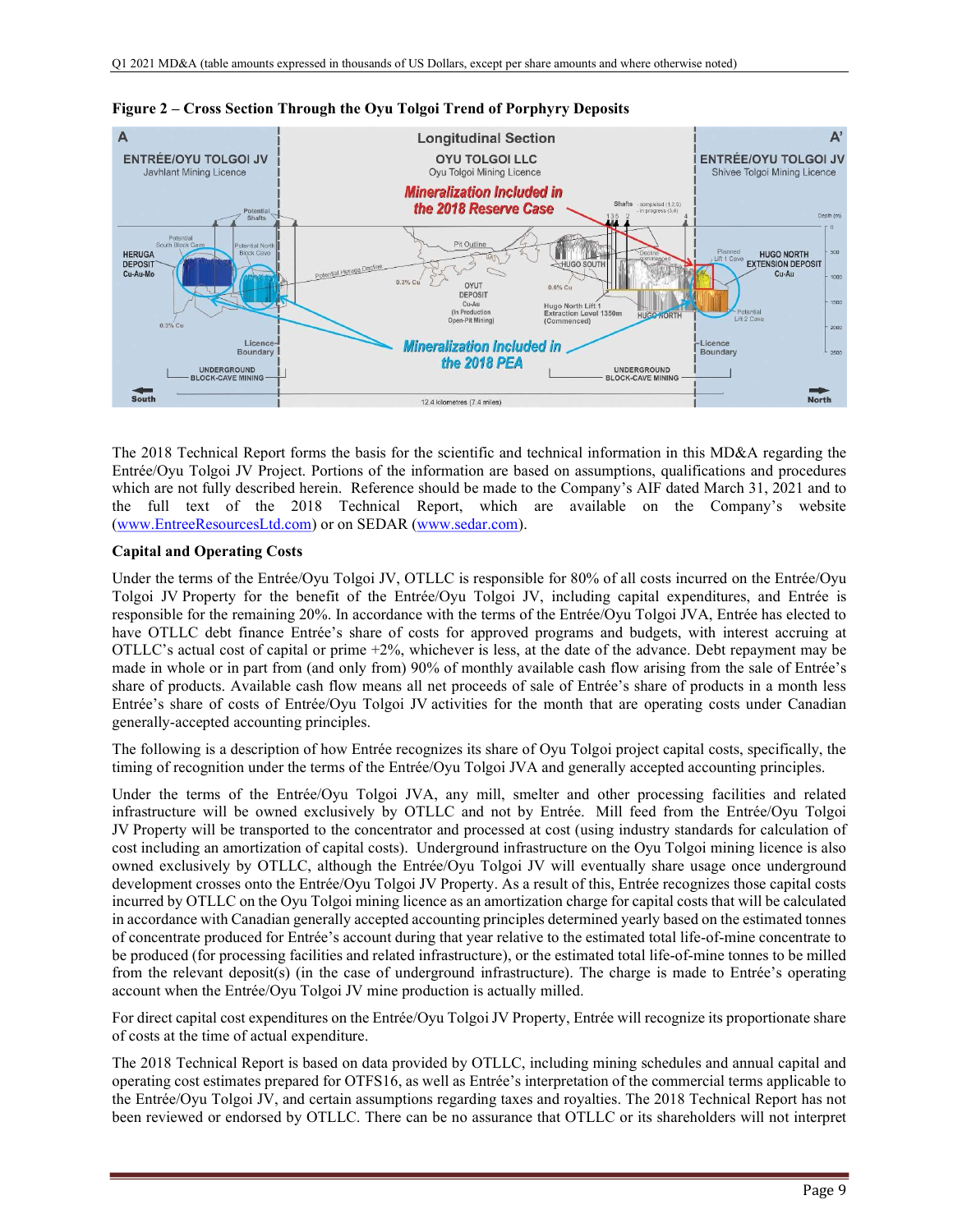certain terms or conditions, or attempt to renegotiate some or all of the material terms governing the joint venture relationship, in a manner which could have an adverse effect on Entrée's future cash flow and financial condition.

The Company is currently in the process of reviewing the data and assumptions underlying OTFS20, the OTFS20 block cave designs, updated costs and schedules and the updated mineral resources and reserves in order to assess the potential impact, whether positive or negative, on Entrée's share of capital and operating costs in the two alternative cases, the 2018 Reserve Case and the 2018 PEA. The results of the Company's assessment may differ materially from the results of the 2018 Technical Report and/or from OTLLC's planned Pre-Feasibility and Feasibility Study level work on Panel 1. The Company will update the market following completion of its review and assessment.

#### Mineral Resources and Mineral Reserves – Entrée/Oyu Tolgoi JV Property

The following Entrée/Oyu Tolgoi JV Property mineral resource estimates reported in the 2018 Technical Report for the Hugo North Extension and Heruga deposits have an effective date of January 15, 2018:

| Entrée/Oyu Tolgoi JV Property- Mineral Resources |         |        |       |       |       |        |        |                 |        |       |
|--------------------------------------------------|---------|--------|-------|-------|-------|--------|--------|-----------------|--------|-------|
|                                                  | Tonnage | Cu     | Au    | Ag    | Mo    | CuEq   |        | Contained Metal |        |       |
| Classification                                   | (Mt)    | $(\%)$ | (g/t) | (g/t) | (ppm) | $(\%)$ | Cu     | Au              | Ag     | Mo    |
|                                                  |         |        |       |       |       |        | (Mlb)  | (Koz)           | (Koz)  | (Mlb) |
| Hugo North Extension (>0.37% CuEq Cut-Off)       |         |        |       |       |       |        |        |                 |        |       |
| Indicated                                        | 122     | 1.68   | 0.57  | 4.21  | ___   | 2.03   | 4,515  | 2,200           | 16,500 |       |
| Inferred                                         | 174     | 1.00   | 0.35  | 2.73  |       | 1.21   | 3,828  | 2,000           | 15,200 |       |
| Heruga (>0.37% CuEq Cut-Off)                     |         |        |       |       |       |        |        |                 |        |       |
| Inferred                                         | 1,700   | 0.39   | 0.37  | 1.39  | 113.2 | 0.64   | 14,604 | 20,410          | 75,932 | 424   |

Notes:

- 2. Mineral resources are reported inclusive of the mineral resources converted to mineral reserves. Mineral resources that are not mineral reserves do not have demonstrated economic viability.
- 3. Mineral resources are constrained within three-dimensional shapes and above a CuEq grade. The CuEq formula was developed in 2016, and is CuEq16  $= Cu + ((Au*AuRev) + (Ag*AgRev) + (Mo*MoRev)) + ClRev$ ; where CuRev = (3.01\*22.0462); AuRev = (1250/31.103477\*RecAu); AgRev = (20.37/31.103477\*RecAg); MoRev = (11.90\*0.00220462\*RecMo); RecAu = Au recovery/Cu recovery; RecAg = Ag recovery/Cu recovery; RecMo = Mo recovery/Cu recovery. Differential metallurgical recoveries were taken into account when calculating the copper equivalency formula. The metallurgical recovery relationships are complex and relate both to grade and Cu:S ratios. The assumed metal prices are \$3.01/lb for copper, \$1,250.00/oz for gold, \$20.37/oz for silver, and \$11.90/lb for molybdenum. Molybdenum grades are only considered high enough to support potential construction of a molybdenum recovery circuit at Heruga, and hence the recoveries of molybdenum are zeroed out for Hugo North Extension. A net smelter return ("NSR") of \$15.34/t would be required to cover costs of \$8.00/t for mining, \$5.53/t for processing, and \$1.81/t for general and administrative ("G&A"). This translates to a CuEq break-even underground cut-off grade of approximately 0.37% CuEq for Hugo North Extension mineralization.
- 4. Considerations for reasonable prospects for eventual economic extraction for Hugo North included an underground resource-constraining shape that was prepared on vertical sections using economic criteria that would pay for primary and secondary development, block-cave mining, ventilation, tramming, hoisting, processing, and G&A costs. A primary and secondary development cost of \$8.00/t and a mining, process, and G&A cost of \$12.45/t were used to delineate the constraining shape cut-off. Inferred resources at Heruga have been constrained using a CuEq cut-off of 0.37%.
- 5. Mineral resources are stated as in situ with no consideration for planned or unplanned external mining dilution. The contained copper, gold, and silver estimates in the mineral resource table have not been adjusted for metallurgical recoveries.
- 6. Mineral resources are reported on a 100% basis. OTLLC has a participating interest of 80%, and Entrée has a participating interest of 20%. Notwithstanding the foregoing, in respect of products extracted from the Entrée/Oyu Tolgoi JV Property pursuant to mining carried out at depths from surface to 560 metres below surface, the participating interest of OTLLC is 70% and the participating interest of Entrée is 30%.
- 7. Figures have been rounded as required by reporting guidelines and may result in apparent summation differences.

## Entrée/Oyu Tolgoi Mineral Reserves

Entrée/Oyu Tolgoi JV Property mineral reserves are contained within the Hugo North Extension Lift 1 block cave mining plan. The mine design work on Hugo North Lift 1, including the Hugo North Extension, was prepared by OTLLC. The mineral reserve estimate is based on what is deemed minable when considering factors such as the footprint cut-off grade, the draw column shut-off grade, maximum height of draw, consideration of planned dilution and internal waste rock.

The mineral reserve estimate only considers mineral resources in the Indicated category and engineering that has been carried out to a Feasibility level or better to state the underground mineral reserve. There is no Measured mineral resource currently estimated within the Hugo North Extension deposit. Copper and gold grades for the Inferred mineral

<sup>1.</sup> Mineral resources have an effective date of January 15, 2018.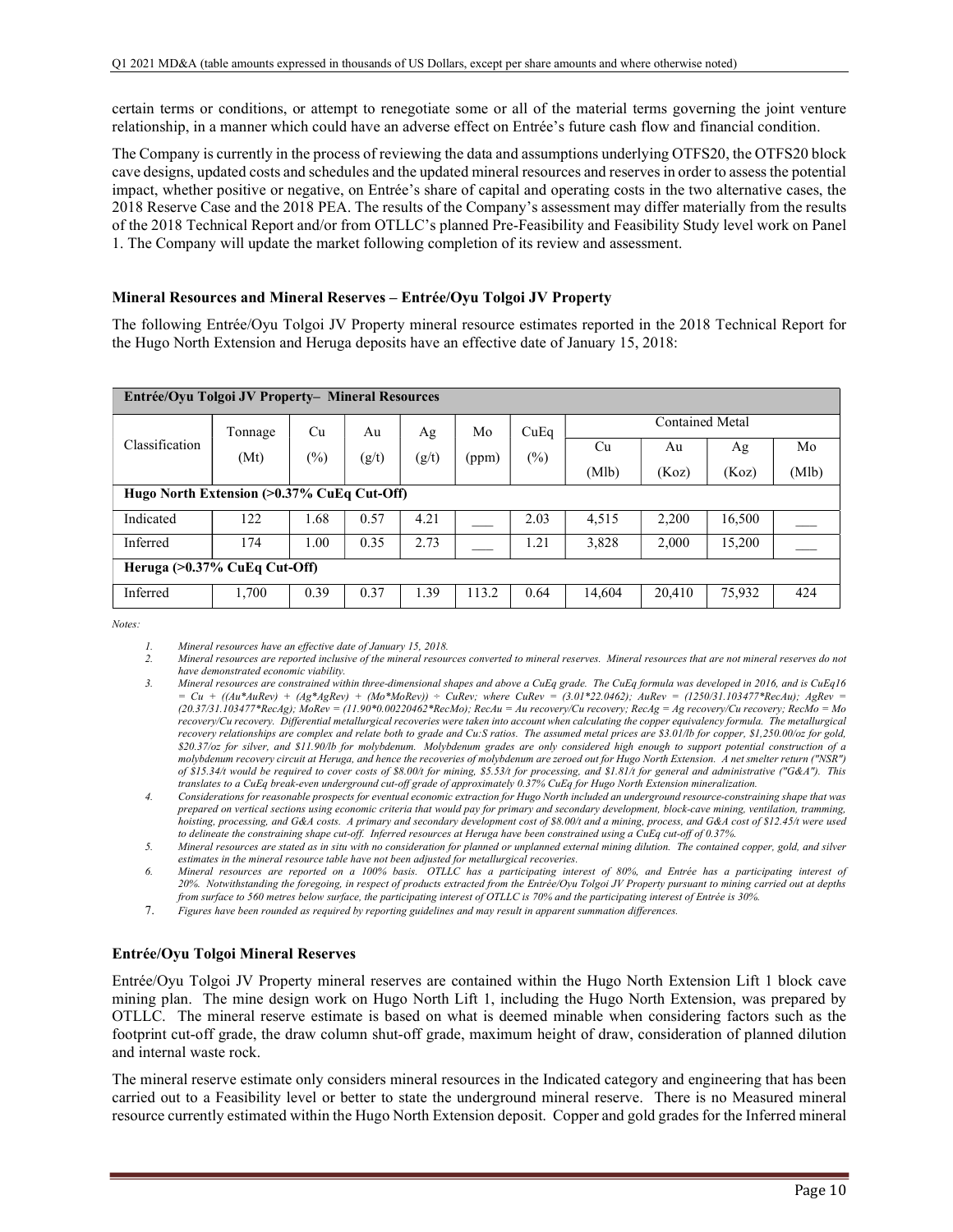resources within the block cave shell were set to zero and such material was assumed to be dilution. The block cave shell was defined by a \$17.00/t NSR. Future mine planning studies may examine lower shut-offs.

The following Entrée/Oyu Tolgoi JV Property mineral reserve estimate reported in the 2018 Technical Report has an effective date of January 15, 2018:

| Entrée/Oyu Tolgoi JV Property – Mineral Reserve |         |        |               |       |       |          |                 |         |
|-------------------------------------------------|---------|--------|---------------|-------|-------|----------|-----------------|---------|
| <b>Hugo North Extension Lift 1</b>              |         |        |               |       |       |          |                 |         |
| Classification                                  | Tonnage | NSR    | Cu            | Au    | Ag    |          | Recovered Metal |         |
|                                                 | (Mt)    | (S/t)  | $\frac{1}{2}$ | (g/t) | (g/t) | Cu (Mlb) | Au (Koz)        | Ag(Koz) |
| Probable                                        | 35      | 100.57 | .59           | 0.55  | 3.72  | 1.121    | 519             | 3,591   |

Notes:

1. Mineral reserves have an effective date of January 15, 2018.

3. A footprint cut-off NSR of \$46.00/t and column height shut-off NSR of \$17.00/t were used to define the footprint and column heights. An average dilution entry point of 60% of the column height was used.

4. The NSR was calculated with assumptions for smelter refining and treatment charges, deductions and payment terms, concentrate transport, metallurgical recoveries, and royalties using base data template 31. Metallurgical assumptions in the NSR include recoveries of 90.6% for Cu, 82.3% for Au, and 87.3% for Ag.

5. Mineral reserves are reported on a 100% basis. OTLLC has a participating interest of 80%, and Entrée has a participating interest of 20%. Notwithstanding the foregoing, in respect of products extracted from the Entrée/Oyu Tolgoi JV Property pursuant to mining carried out at depths from surface to 560 metres below surface, the participating interest of OTLLC is 70% and the participating interest of Entrée is 30%.

6. Figures have been rounded as required by reporting guidelines and may result in apparent summation differences.

#### Shivee West Property Summary

The Shivee West Property comprises the northwest portion of the Entrée/Oyu Tolgoi JV Project and adjoins the Entrée/Oyu Tolgoi JV Property and OTLLC's Oyu Tolgoi mining licence (Figure 1).

To date, no economic zones of precious or base metals mineralization have been outlined on the Shivee West Property. However, zones of gold and copper mineralization have previously been identified at Zone III/Argo Zone and Khoyor Mod. There has been no drilling on the ground since 2011, and no exploration work has been completed since 2012. In 2015, in light of the ongoing requirement to pay approximately \$350,000 annually in licence fees for the Shivee West Property and a determination that no further exploration work would likely be undertaken in the near future, Entrée began to examine options to reduce expenditures in Mongolia. These options included reducing the area of the mining licence, looking for a purchaser or partner for the Shivee West Property, and rolling the ground into the Entrée/Oyu Tolgoi JV. Management determined that it was in the best interests of Entrée to roll the Shivee West Property into the Entrée/Oyu Tolgoi JV, and Entrée entered into a License Fees Agreement with OTLLC on October 1, 2015. The License Fees Agreement provides the parties will use their best efforts to amend the terms of the Entrée/Oyu Tolgoi JVA to include the Shivee West Property in the definition of Entrée/Oyu Tolgoi JV Property. Entrée determined that rolling the Shivee West Property into the Entrée/Oyu Tolgoi JV would provide the joint venture partners with continued security of tenure; Entrée shareholders would continue to benefit from any exploration or development that the Entrée/Oyu Tolgoi JV management committee approves on the Shivee West Property; and Entrée would no longer have to pay licence fees, as the parties agreed that the licence fees would be for the account of each joint venture participant in proportion to their respective interests, with OTLLC contributing Entrée's 20% share charging interest at prime plus 2%. To date, no amended Entrée/Oyu Tolgoi JVA has been entered into and Entrée retains a 100% interest in the Shivee West Property.

#### Underground Development Progress

#### Oyu Tolgoi Project

On May 12, 2021, Turquoise Hill provided an update regarding the Oyu Tolgoi project.

In the first quarter 2020, OTLLC submitted a resources and reserves update for registration as required pursuant to local regulatory requirements in Mongolia. On July 2, 2020, Turquoise Hill announced the completion of OTFS20, which incorporates a new block cave mine design for Hugo North Lift 1 Panel 0 previously announced by Turquoise Hill on May 13, 2020. The expert review of the resources and reserves update is in progress and OTFS20 is expected to be considered for endorsement following registration.

<sup>2.</sup> For the underground block cave, all mineral resources within the shell has been converted to mineral reserves. This includes low-grade Indicated mineral resources and Inferred mineral resource assigned zero grade that is treated as dilution.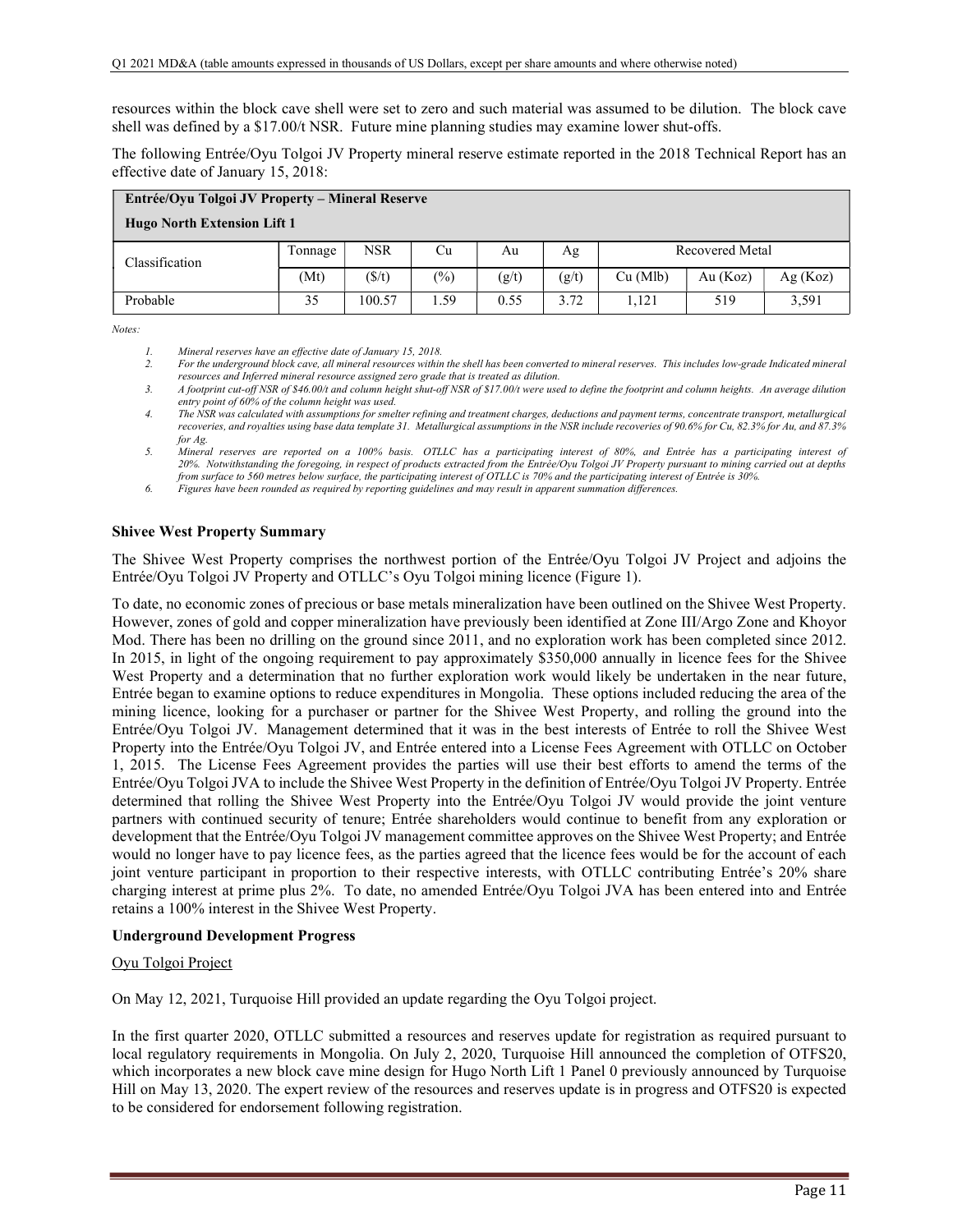OTFS20 incorporates an update to the first sustainable production schedule and capital cost estimates for the underground mine development based on the new Panel 0 mine design. On December 18, 2020, Turquoise Hill announced the completion and delivery by Rio Tinto of the Definitive Estimate, which refines the analysis contained in OTFS20. The results of the Definitive Estimate include a revised base case development capital cost of \$6.75 billion for the new design, confirmation that sustainable first production from the Oyu Tolgoi mining licence is forecast to occur in October 2022, and verification that all surface infrastructure required for sustainable first production from Panel 0 on the Oyu Tolgoi mining licence is now complete. Additional project infrastructure will still be needed to support the production ramp-up profile and the life of mine material handling infrastructure capacity. The Definitive Estimate also finalized pillar locations on the Panel 0 boundaries and optimized the drawpoint layout to minimize exposure to the lower fault. OTLLC board approval of the Definitive Estimate will be considered following registration of the resources and reserves update and endorsement of OTFS20.

The Hugo North (including Hugo North Extension) Lift 1 mine plan incorporates the development of three panels and in order to reach the full sustainable production rate of 95,000 tpd from the underground operations, all three panels need to be in production. The Hugo North Extension deposit on the Entrée/Oyu Tolgoi JV Property is located at the northern portion of Panel 1.

The new block cave design incorporated in OTFS20 varies from the previous design through:

- 120 metre structural pillars included to the north and south of Panel 0, protecting ore handling infrastructure and increasing the optionality of sequencing Panel 1 and Panel 2;
- Ore handling facilities moved into the structural pillars, improving excavation stability;
- Drawpoint spacing updated from 28 metres x 15 metres to 31 metres x 18 metres, improving extraction level stability; and
- Modified panel initiation approach for Panel 0, minimizing stress damage to extraction level.

Turquoise Hill believes the existing Feasibility Study designs for Panel 1 and Panel 2 remain executable based on the current orebody understanding. However, with the introduction of structural pillars, Panels 1 and 2 become independent, allowing for much greater operational flexibility. According to Turquoise Hill this provides opportunities to:

- Optimize the extraction level elevation for each panel independently;
- Evaluate the potential to convert Measured and Indicated mineral resources below the current Lift 1 extraction level to Probable mineral reserves;
- Complete additional confirmatory drilling and data collection in support of potential Panel 1 and Panel 2 design refinements; and
- Include structural pillar recovery level(s) in the integrated Hugo North Lift 1 mine design.

Turquoise Hill has advised that several mining studies are in progress, which are focused on the evaluation of different design and sequencing options for Panels 1 and 2 as part of OTLLC's planned Pre-Feasibility and Feasibility Study level work. These studies are underpinned by additional geology and geotechnical data that is being collected from underground and surface drilling, which was ongoing during the first quarter 2021. As more drilling is completed, mine design refinements and updates will be communicated by Turquoise Hill. Turquoise Hill expects the first of these design updates in the second half of 2021.

Turquoise Hill also announced on July 2, 2020 its updated mineral resources and mineral reserves prepared in accordance with the requirements of NI 43-101 and CIM Definition Standards for mineral resources and mineral reserves (2014). The new mine design for Panel 0 reduces the mineral reserve estimate for the overall Hugo North Lift 1 underground mine due to the inclusion of the two structural pillars planned to be located on the Oyu Tolgoi mining licence. However, the ore tonnes and contained copper, gold and silver for the Probable mineral reserve that Turquoise Hill reported for Hugo North Extension Lift 1 on the Entrée/Oyu Tolgoi JV Property have all increased.

The COVID-19 situation in Mongolia remains fragile and subject to rapid change despite a widespread vaccination program. OTLLC is constantly adapting to the changing circumstances to prioritize the health and safety of its employees.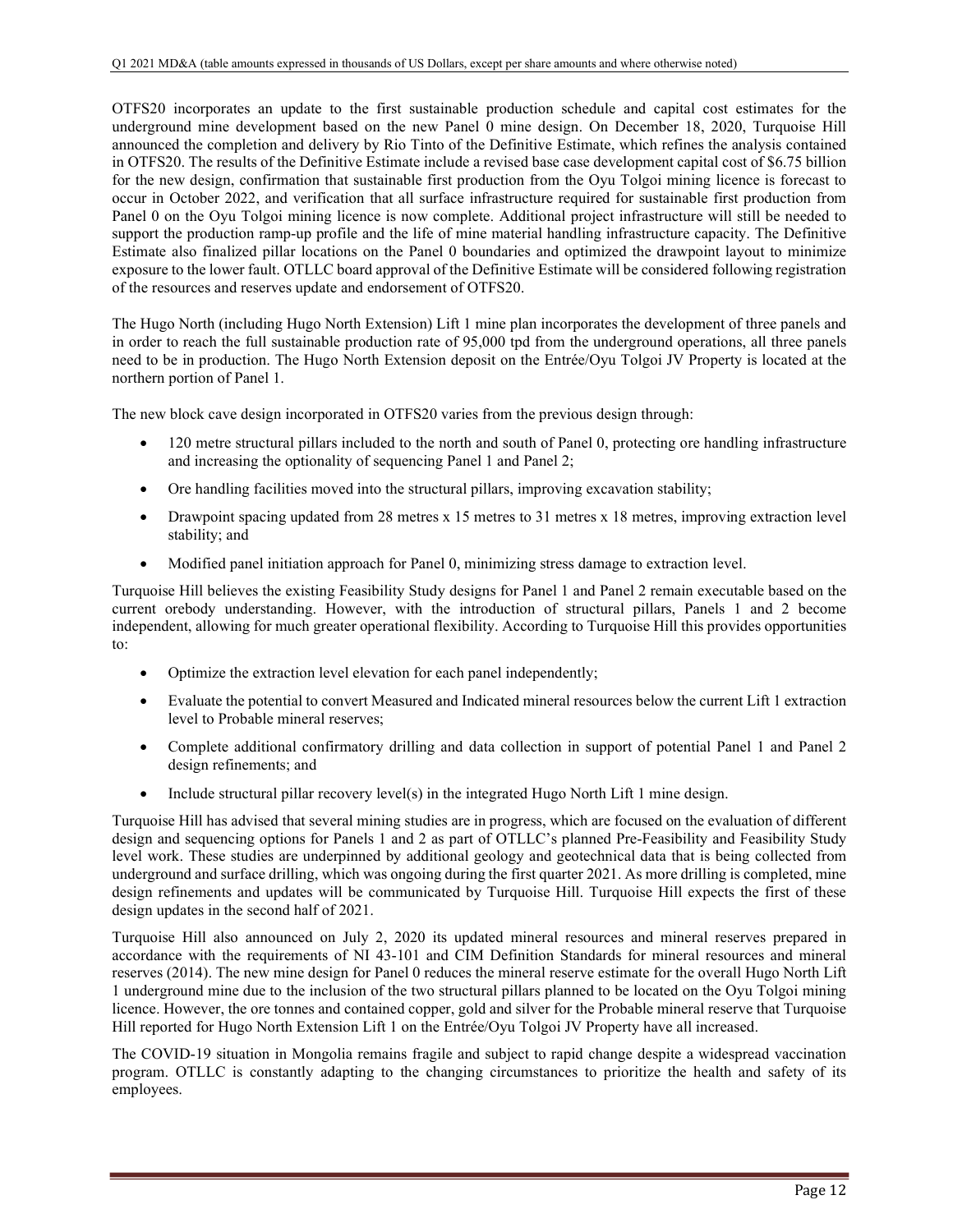During the first quarter 2021, the Oyu Tolgoi underground project was impacted by COVID-19 cases at site, requiring OTLLC to periodically suspend work as a health and safety precaution. COVID-19 measures implemented by OTLLC, including restrictions on travel from Ulaanbaatar to site, have significantly impacted the number of workers that remain at site to continue underground development. Turquoise Hill expects that COVID-19 restrictions will continue to impact underground construction and development in the second quarter 2021 and is working with OTLLC and Rio Tinto to monitor and assess the situation.

Despite COVID-19 impacts, overall project construction progress on the Material Handling System 1 ("MSH1"), which is required for sustainable first production, remains broadly in line with the Definitive Estimate. During the first quarter 2021 the Primary Crusher 1 ("PC1") bottom shells were installed and the top shells were moved to the crusher chamber for installation. In addition, conveyor belt pulling commenced on the main conveyor between PC1 and Shaft 2. Although progress on MHS1 is expected to slow in the second quarter 2021 due to site COVID-19 restrictions, it is not expected to materially impact the timing of undercut commencement and sustainable first production from the Oyu Tolgoi mining licence. Truck Chutes are being constructed and despite some schedule delay remain on track for completion, as necessary to support sustainable first production.

At the end of the first quarter 2021, cumulative underground development progress is 56,264 equivalent metres with cumulative conveyor to surface advancement of 13,832 equivalent metres. Progress in March was impacted by COVID-19 restrictions and controls and Turquoise Hill anticipates that development rates will continue to be impacted into the second quarter 2021. Although development work has slowed, almost all of the development required for the commencement of the undercut is complete.

Ongoing work suspensions continue to affect progress on Shafts 3 and 4 and the overall impact of these delays is under review. Progress remains dependent on mobilizing key vendors and additional sinking resources into country and cleared from quarantine. Additional shaft sinking specialists are in Mongolia and are expected to arrive on site in May 2021. Shafts 3 and 4 are not required to support Panel 0 commencement, however they are required to support production from Panels 1 and 2 during ramp up to 95,000 tonnes per day.

On April 9, 2021, Turquoise Hill announced that it has reached a binding Heads of Agreement with Rio Tinto on a funding plan to complete the construction of Lift 1 of the Oyu Tolgoi underground project, including Lift 1 of the Hugo North Extension deposit on the Entrée/Oyu Tolgoi JV Property. Successful implementation of the Heads of Agreement is subject to achieving alignment with the relevant stakeholders in addition to Rio Tinto (including existing lenders, any potential new lenders and the Government of Mongolia), market conditions and other factors. The Heads of Agreement addresses the estimated remaining funding required of approximately \$2.3 billion. Under the Heads of Agreement, the parties will pursue re-profiling of existing project debt to better align with the revised mine plan, project timing and cash flows to reduce the currently projected funding requirements of OTLLC by up to \$1.4 billion. In addition, they will seek to raise up to \$500 million in senior supplemental debt under the existing project financing arrangements from selected international financial institutions. Rio Tinto has agreed to address any potential shortfalls from the re-profiling and additional senior supplemental debt of up to \$750 million by providing a senior co-lending facility on the same terms as OTLLC's project financing. Turquoise Hill has also agreed to compete an equity offering of common shares for up to \$500 million in the form of, and at Turquoise Hill's discretion, either (i) a rights offering of common shares or (ii) a public offering or private placement of common shares, in either case sufficient to satisfy any remaining funding shortfall of up to \$500 million within six months of the senior co-lending facility becoming available.

The Definitive Estimate assumes COVID-19 related restrictions in 2021 that are no more stringent than those experienced in September 2020. The recent COVID-19 restrictions are being assessed for potential impacts to the underground development capital estimate and to the overall project schedule, which Turquoise Hill reports are at a - 10% to +15% level of accuracy. The results of the Definitive Estimate are also subject to certain business case risks identified by Rio Tinto including Government of Mongolia approvals of OTFS20 and supporting documents and achievement of certain milestones identified in the amended Power Source Framework Agreement ("PSFA").

Turquoise Hill has reported that the commencement of the undercut in mid-2021 is a key project milestone and it is critical to ensure that, once commenced, the undercut and drawpoint construction continues unimpeded. Achievement of the technical criteria required for a mid-2021 commencement of the undercut on the Oyu Tolgoi mining licence remains on track. However, the exact timing of the undercut is under increasing pressure due to the rapidly evolving recent COVID-19 impacts. Non-technical criteria, including confirmation of necessary regulatory and legislative approvals required by the Government of Mongolia, are still pending and are critical elements for consideration to proceed with the decision to commence the undercut. Turquoise Hill is working with OTLLC and other stakeholders to ensure that important aspects for a successful project are met prior to commencing the undercut.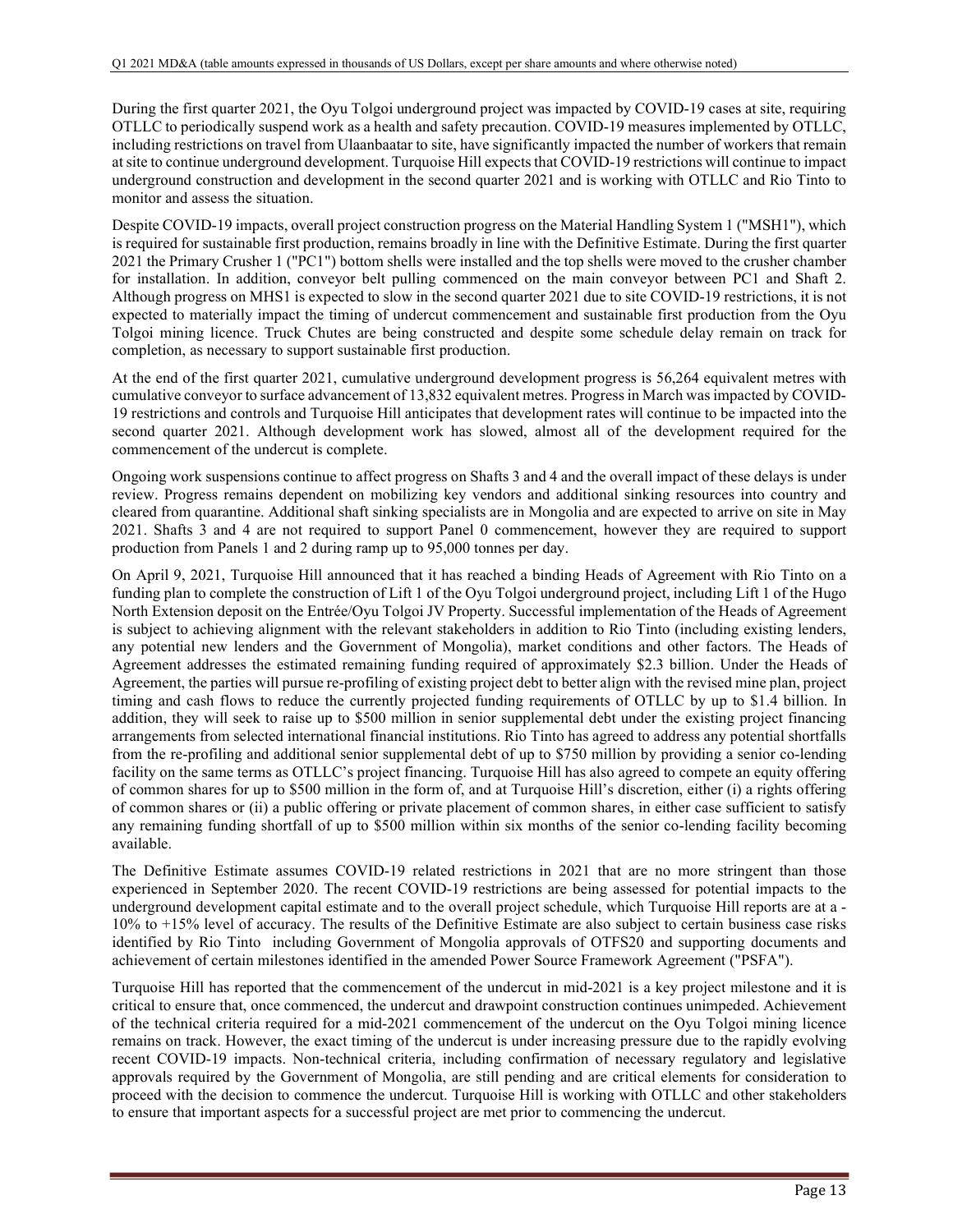Turquoise Hill has advised that any significant delay to the undercut would have a materially adverse impact on the schedule for Panel 0 as well as the timing and quantum of underground capital expenditure and would materially adversely impact the timing of expected cash flows from Panel 0, thereby increasing the amount of Turquoise Hill's incremental funding requirement.

On January 11, 2021, Turquoise Hill announced the Government of Mongolia has advised Rio Tinto that it is dissatisfied with the results of the Definitive Estimate, and the Government of Mongolia is concerned that the significant increase in the development costs of the Oyu Tolgoi project has eroded the economic benefits it anticipated to receive. The Government of Mongolia has stressed the importance of achieving a comprehensive solution that addresses both financial issues between OTLLC shareholders as well as economic and social issues of importance to Mongolia, such as water usage, tax payments, and social issues related to employees, in order to implement the Oyu Tolgoi project successfully. In particular, the Government of Mongolia has expressed its intention to initiate discussions with respect to the termination and replacement of the 2015 Oyu Tolgoi Underground Mine Development and Financing Plan (the "Mine Plan"). While acknowledging Oyu Tolgoi's significant contributions to Mongolia, Turquoise Hill reported it continues to engage with the Government of Mongolia and remains open to improving the Mine Plan to deliver even greater benefits from Oyu Tolgoi to all stakeholders.

As reported by Turquoise Hill, OTLLC's board of directors has approved a resolution establishing a special board committee mandated to conduct an independent review of the causes of the cost overruns and delays to the Oyu Tolgoi underground development announced in 2019. The special committee will also consider the cost and schedule update reported in the Definitive Estimate to enable its further consideration by the OTLLC board of directors. The special committee is comprised of four members: two members nominated by Turquoise Hill and two members nominated by Erdenes Oyu Tolgoi LLC. The special committee is required to select and engage an independent and reputable firm of experts in the field of project management and mine planning to provide a report to the special committee within six months of commencing the investigation.

## Oyu Tolgoi Power Supply

OTLLC currently sources power for the Oyu Tolgoi mine from China's Inner Mongolian Western grid, via overhead power line, pursuant to back-to-back power purchase agreements with Mongolia's National Power Transmission Grid JSC, the relevant Mongolian power authority, and Inner Mongolia Power International Cooperation Co., Ltd ("IMPIC"), the Chinese power generation company.

OTLLC is obliged under the Oyu Tolgoi Investment Agreement to secure a long-term domestic power source for the Oyu Tolgoi mine. The PSFA entered into between OTLLC and the Government of Mongolia on December 31, 2018 provides a binding framework and pathway for long-term power supply to the Oyu Tolgoi mine. The PSFA originally contemplated the construction of a coal-fired power plant at Tavan Tolgoi, which would be majority-owned by OTLLC and situated close to the Tavan Tolgoi coal mining district located approximately 150 km from the Oyu Tolgoi mine.

According to Turquoise Hill, on April 14, 2020, the Minister of Energy notified OTLLC of the Government's decision to develop and fund a State-Owned Power Plant ("SOPP") to be located at the Tavan Tolgoi coal fields instead of an OTLLC led plant, which would supply power to the Oyu Tolgoi mine and potentially other regional mines.

On June 28, 2020, Turquoise Hill announced that the Government of Mongolia and OTLLC reached an agreement to prioritize SOPP in order to support the Government's decision. The PSFA has been amended to reflect joint prioritization and progression of SOPP in accordance with and subject to agreed milestones. The agreed milestones in the amended PFSA include signing a power purchase agreement by March 31, 2021, commencement of construction by no later than July 1, 2021 and commissioning of SOPP within four years thereafter, and, negotiating an extension to the existing power import agreement by March 1, 2021, to ensure that there is no disruption to the power supply required to safeguard Oyu Tolgoi's ongoing operations and development.

If the milestones are not met as provided for in the amendment, then OTLLC will be entitled to select from and implement the alternative power solutions specified in the PSFA (as amended), including an OTLLC-led coal-fired power plant and a primary renewables solution, and the Government of Mongolia would be obliged to support such decision.

The first two PSFA amendment milestones (execution of the extension of the existing power import agreement and execution of the SOPP power purchase agreement) were not met by the original dates of March 1, 2021 and March 31, 2021, respectively.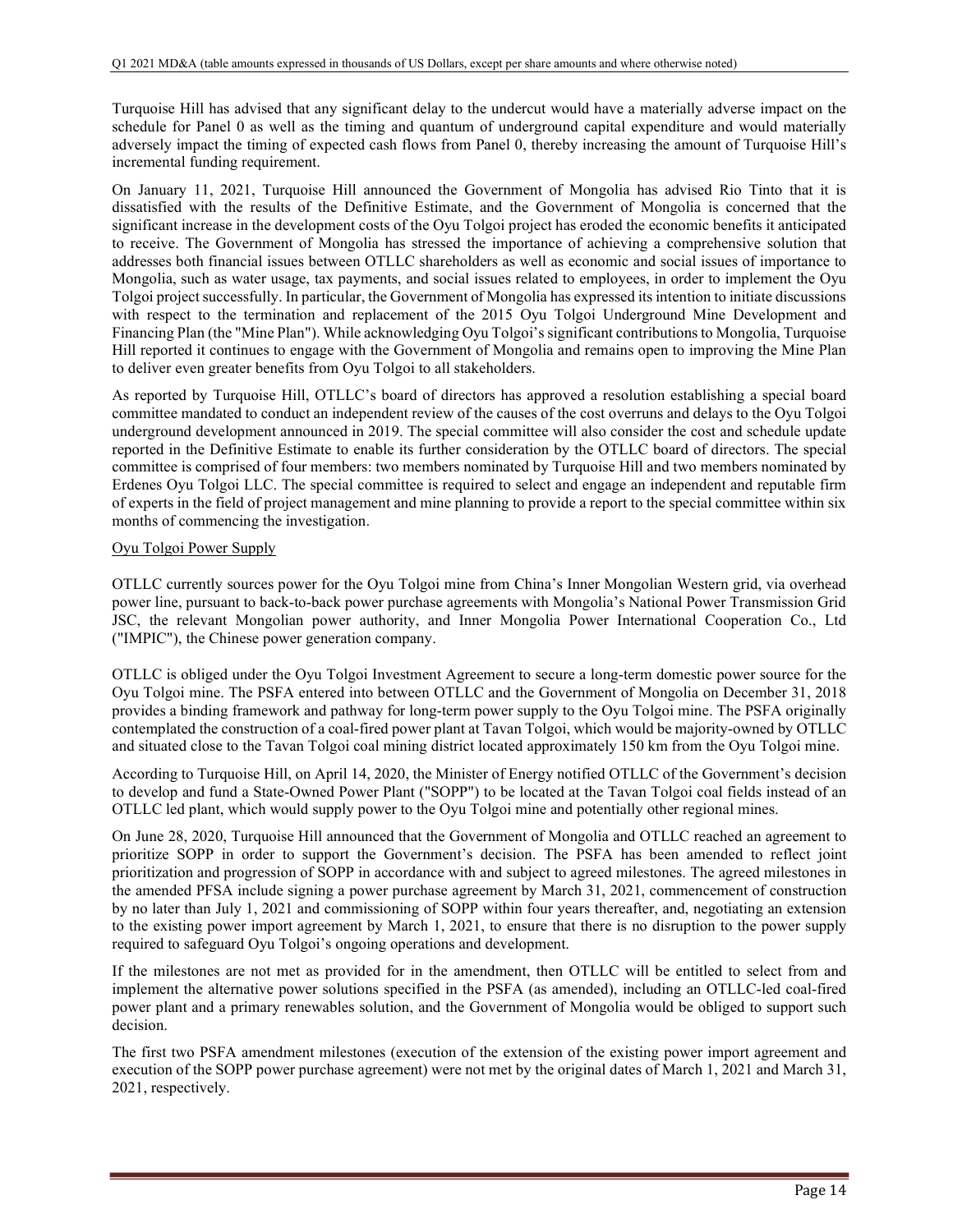The Ministry of Energy has formally notified Rio Tinto on February 25, 2021 that the Tavan Tolgoi thermal power station project will be implemented and will be connected to the Central Energy System and operated with integrated dispatch control in accordance with relevant laws and regulations. A separate letter was sent from the Ministry of Energy to OTLLC on the same date, and it stated that an agreement on the long-term power supply to OTLLC is related to the extension of the power import arrangements with IMPIC and extending the power import agreement with IMPIC in a way that satisfies both the Government of Mongolia's and OTLLC's requirements is ongoing. In recognizing the linkage of the extension of IMPIC supply arrangements with the progress on resolving the issue of domestic power supply, the Ministry of Energy proposed that milestones under the PSFA amendment be extended pending further discussions at the sub-working group.

As per the request from the Ministry of Energy, OTLLC is engaging with the sub-working group to agree to a standstill period following the lapsing of the milestones and to discuss the long-term power solution that would enable reliable supply from the Mongolian grid (Central Energy System). During the standstill period, OTLLC would not exercise its rights to select and proceed with an alternative power solution but would not waive its right to do so in the future.

OTLLC continues to collaborate with the Government of Mongolia to ensure a secure, stable and reliable long-term power solution is implemented with an immediate focus on extending the IMPIC supply arrangements prior to the commencement of the undercut.

#### Oyu Tolgoi Tax Assessment

On February 20, 2020, Turquoise Hill announced that OTLLC has been unable to reach a resolution of its previously announced dispute with the Mongolian Tax Authority with respect to a tax assessment for approximately \$155 million relating to an audit on taxes imposed and paid by OTLLC between 2013 and 2015. OTLLC will be proceeding with the initiation of a formal international arbitration proceeding in accordance with the dispute resolution provisions in the Oyu Tolgoi Investment Agreement. Turquoise Hill remains of the opinion that OTLLC has paid all taxes and charges required to be paid under the Oyu Tolgoi Investment Agreement, the 2011 Amended and Restated Shareholders' Agreement (the "Shareholders' Agreement"), the Mine Plan and Mongolian law.

On December 23, 2020, Turquoise Hill announced that OTLLC has received, and is evaluating, a tax assessment for approximately \$228 million cash tax from the Mongolian Tax Authority relating to an audit on taxes imposed and paid by OTLLC between 2016 and 2018. On January 11, 2021, Turquoise Hill announced that OTLLC has given notice of its intention to apply to the Tribunal in the arbitration for leave to amend its statement of claim to include the issues raised in the 2016-2018 tax assessment, as many of the matters raised are of a similar nature to the matters raised in the 2013-2015 tax assessment.

In February 2021, OTLLC received notices of payment from the Capital City tax department for the amounts disputed under the 2016-2018 tax assessment. In March 2021, OTLLC received notices of payment totalling \$126 million relating to amounts disputed under the 2013-2015 tax assessment. Under Article 43.3 of the Mongolian General Tax Law, the amounts were due and paid by OTLLC within 10 business days from the date of the notices of payment. Under the same legislation, OTLLC is entitled to a refund in the event of a favourable decision from the relevant dispute resolution authorities.

On May 3, 2021, Turquoise Hill announced that the Government of Mongolia filed its statement of defence together with a counterclaim seeking the rejection of OTLLC's tax claims in their entirety. In the event OTLLC's tax claims are not dismissed in their entirety, the Government of Mongolia is seeking in the counterclaim an alternative declaration that the Oyu Tolgoi Investment Agreement is void.

## Mongolian Parliamentary Working Group

As reported by Turquoise Hill, in March 2018, the Speaker of the Mongolian Parliament appointed a Parliamentary Working Group ("Working Group") that consisted of 13 Members of Parliament to review certain contractual agreements with the Government of Mongolia that underpin the Oyu Tolgoi project, including the Oyu Tolgoi Investment Agreement and the Mine Plan. Upon completion of the Working Group's review, a resolution was submitted to the Economic Standing Committee of the Parliament and subsequently passed in a plenary session of the Parliament of Mongolia on November 21, 2019. Resolution 92 was published on December 6, 2019 and includes measures to improve the implementation of the Oyu Tolgoi Investment Agreement and the Shareholders' Agreement, improve the Mine Plan and explore and resolve options to have a product sharing arrangement or swap Mongolia's equity holding of 34% for a special royalty. Representatives from Turquoise Hill and Rio Tinto have engaged in discussions with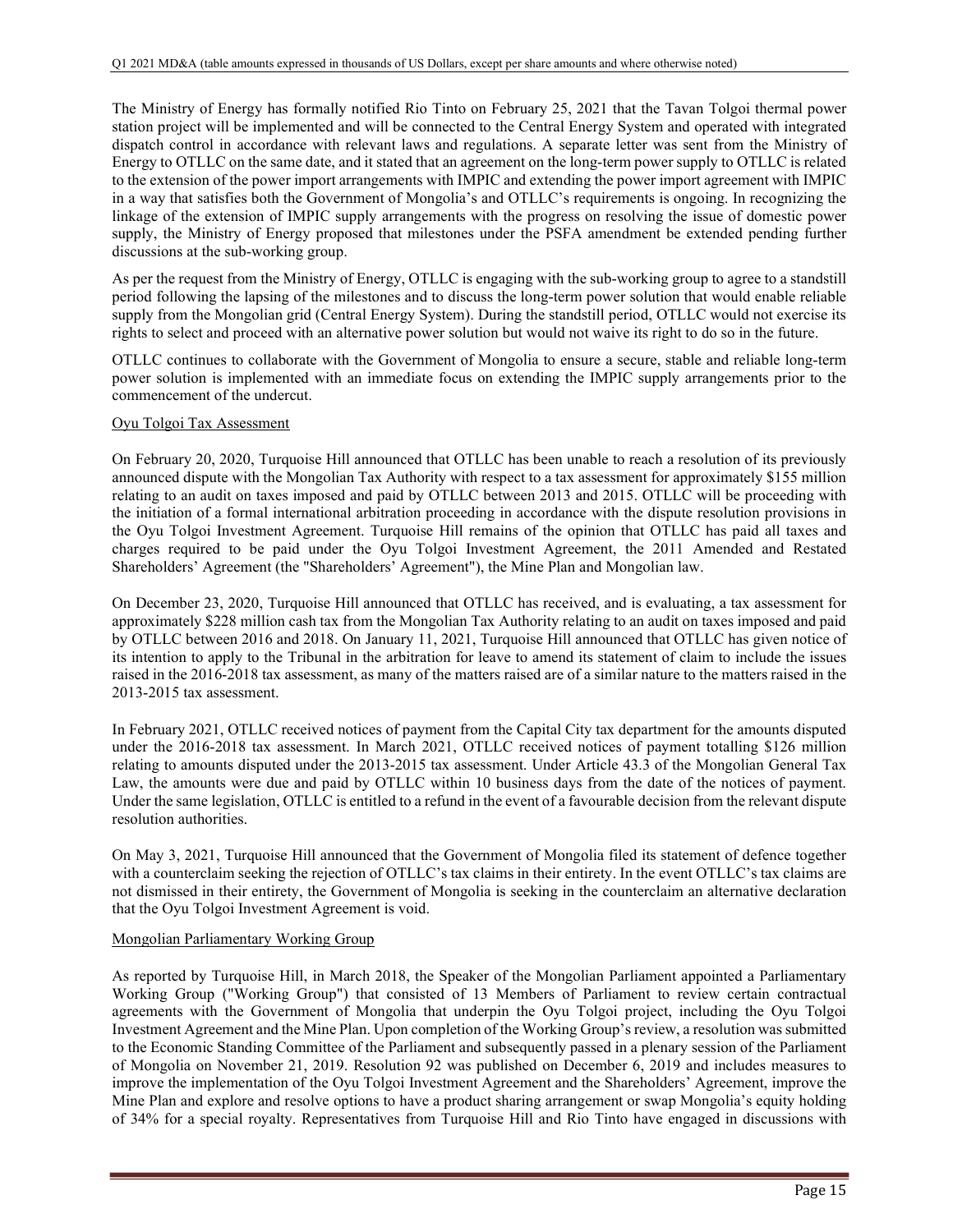representatives of the relevant newly appointed Cabinet members of the Government of Mongolia to work together and resolve the issues raised in Resolution 92.

A new Working Group led by the Deputy Speaker was established in February 2021 to monitor the implementation of Resolution 92. The Working Group is comprised of 20 members across seven sub-committees that will monitor and provide support to the government working group in discussions with Turquoise Hill and Rio Tinto.

On May 12, 2021, Turquoise Hill reported that it was in Ulaanbaatar with Rio Tinto in March and April 2021 to discuss a path forward to address outstanding concerns that the Government of Mongolia has with respect to the Oyu Tolgoi underground development project including in relation to Parliamentary Resolution 92. Turquoise Hill remains committed to its presence in Mongolia and, in all discussions with Rio Tinto and the Government of Mongolia, is focused on maximizing value for all stakeholders. Turquoise Hill reported that constructive engagement was achieved with the Working Group and Turquoise Hill anticipates resumption of discussions in June 2021 following the Mongolian Presidential election.

#### Entree/Oyu Tolgoi JV Property

The Company is currently in the process of reviewing the data and assumptions underlying OTFS20, the block cave designs, the updated costs and schedules and the updated mineral resources and reserves in order to assess the potential impact on Entrée/Oyu Tolgoi JV Property resources and reserves as well as production and financial assumptions and outputs from the two alternative cases, the 2018 Reserve Case and the 2018 PEA. The Company will update the market following completion of its review. Until the Company's review is completed, it is unable to verify the scientific and technical disclosures made by Turquoise Hill. For information on the Company's interest in Entrée/Oyu Tolgoi JV Property, see the 2018 Technical Report available on SEDAR at www.sedar.com.

#### Q1 2021 Review

For the three months ended March 31, 2021 and March 31, 2020, Entrée expenses related to Mongolian operations consisted of costs in relation to reviewing the data and assumptions underlying OTFS20 in relation to the Entrée/Oyu Tolgoi JV and in-country administration expenses which were not significant.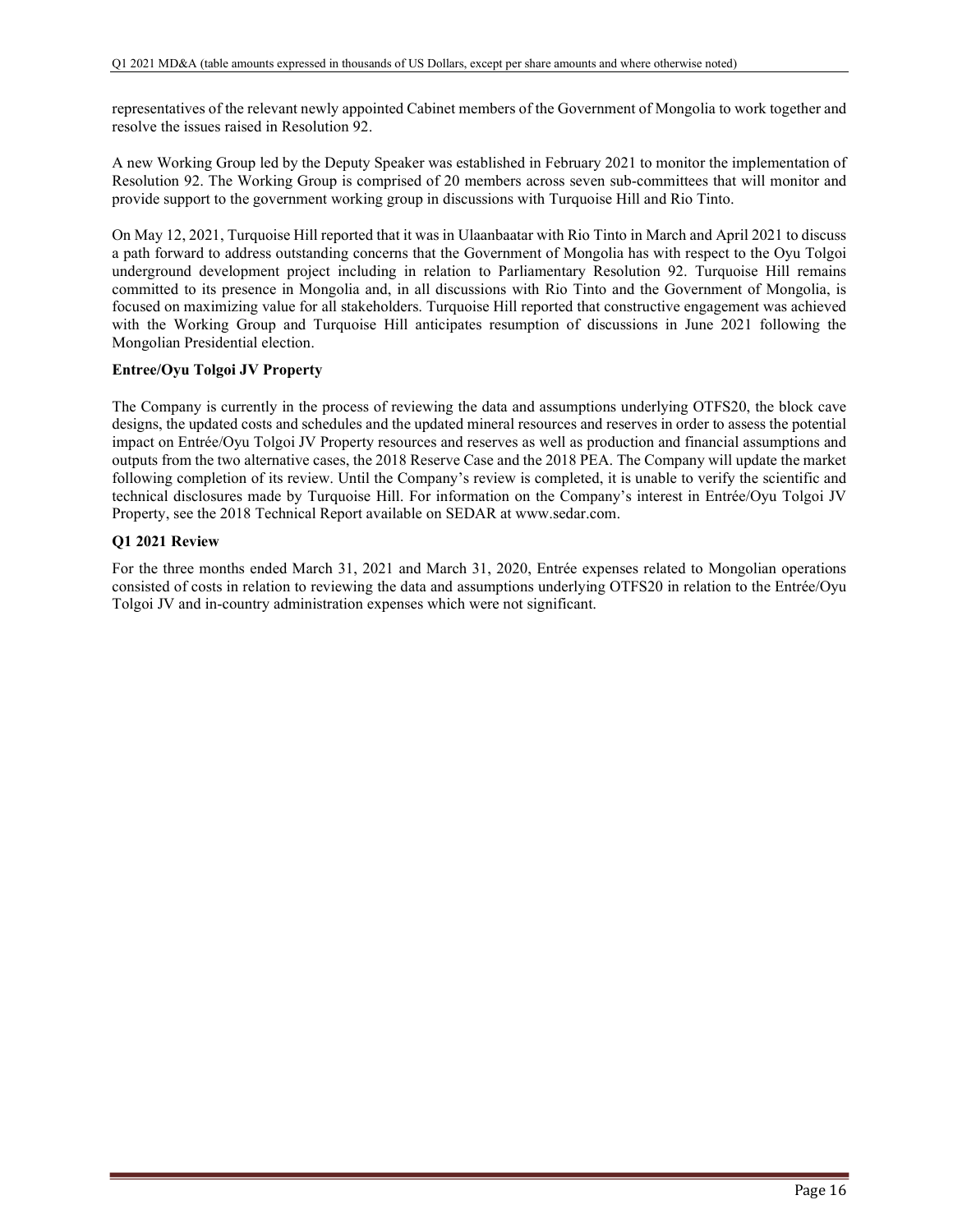# BLUE ROSE JV – AUSTRALIA

## Summary

Entrée has a 56.53% interest in the Blue Rose JV to explore for minerals other than iron ore on EL 6006, with Giralia Resources Pty Ltd, a subsidiary of Atlas Iron Pty Ltd (part of the Hancock Group of Companies), retaining a 43.47% interest. EL 6006, totalling 257 square kilometres, is located in the Olary Region of South Australia, 300 kilometres northeast of Adelaide and 130 kilometres west-southwest of Broken Hill.

The rights to explore for and develop iron ore on EL 6006 are held by Lodestone Mines Pty Ltd ("Lodestone"), which is also the licence holder. The Blue Rose JV partners were granted (a) the right to receive an additional payment(s) upon completion of an initial or subsequent iron ore resource estimate on EL 6006, to a maximum of A\$2 million in aggregate; and (b) a royalty equal to 0.65% of the free on board value of iron ore product extracted and recovered from EL 6006. An additional A\$285,000 must also be paid to the Blue Rose JV partners upon the commencement of commercial production.

The Braemar Iron Formation is the host rock to magnetite mineralisation on EL 6006. The Braemar Iron Formation is a meta-sedimentary iron siltstone, which is inherently soft. The mineralization within the Braemar Iron Formation forms a simple dipping tabular body with only minor faulting, folding and intrusives. Grades, thickness, dip, and outcropping geometry remain very consistent over kilometres of strike.

## Q1 2021 Review

Expenditures in Q1 2021 were minimal and related to administrative costs in Australia.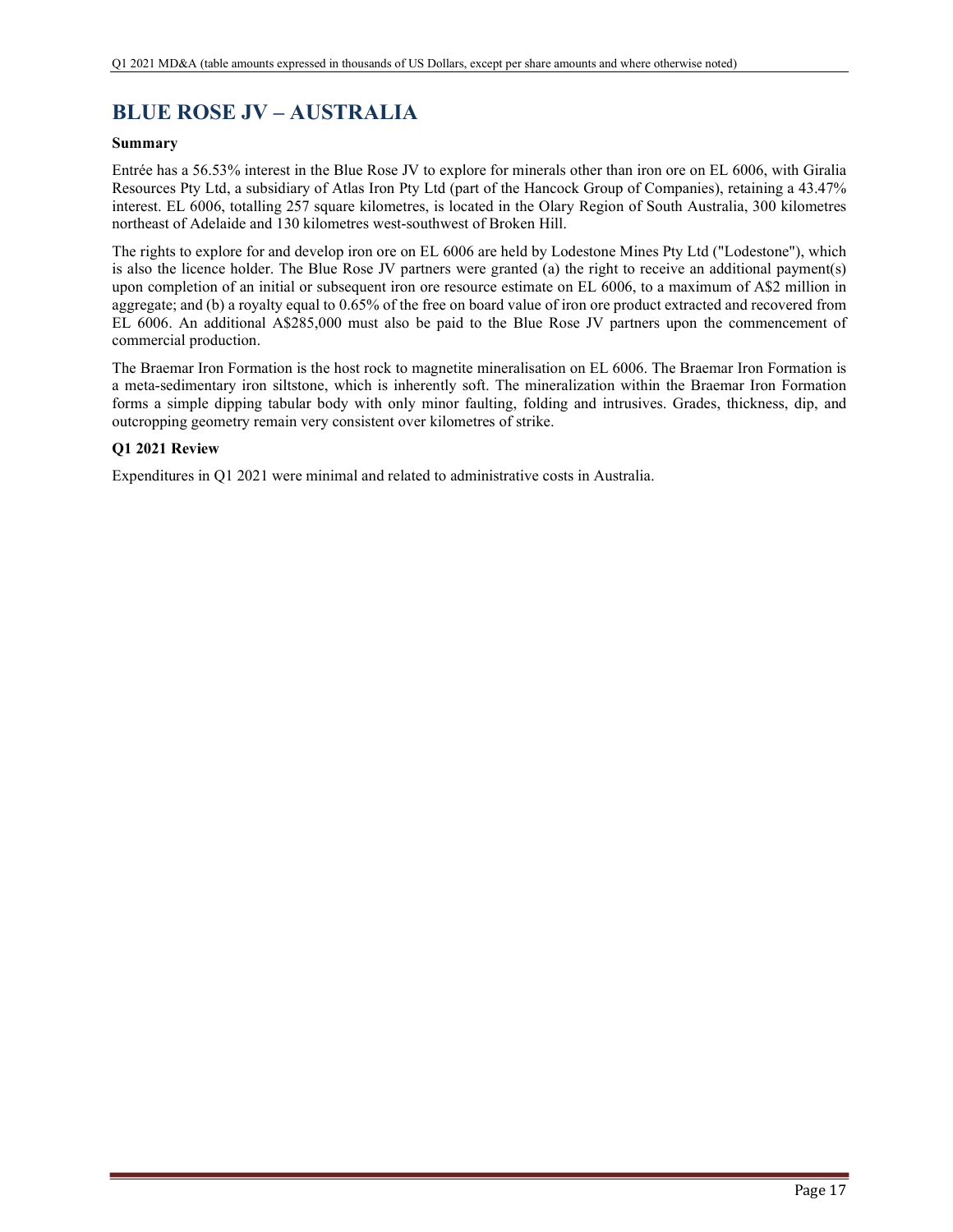# SUMMARY OF CONSOLIDATED FINANCIAL OPERATING RESULTS

## Operating Results

The Company's operating results for the three months ended March 31 were:

|                                   |             | Three months ended March 31 |              |         |  |  |
|-----------------------------------|-------------|-----------------------------|--------------|---------|--|--|
|                                   |             | 2021                        |              | 2020    |  |  |
| Expenses                          |             |                             |              |         |  |  |
| Project expenditures              | S           | 87                          | \$           | 34      |  |  |
| General and administrative        |             | 339                         |              | 320     |  |  |
| Depreciation                      |             | 30                          |              | 26      |  |  |
| Operating loss                    |             | 456                         |              | 380     |  |  |
| Foreign exchange (gain) loss      |             | (93)                        |              | 632     |  |  |
| Interest income                   |             | (8)                         |              | (24)    |  |  |
| Interest expense                  |             | 85                          |              | 87      |  |  |
| Loss from equity investee         |             | 35                          |              | 54      |  |  |
| Finance costs                     |             | 4                           |              | 5       |  |  |
| Deferred revenue finance costs    |             | 968                         |              | 833     |  |  |
| Net loss                          |             | 1,447                       |              | 1,967   |  |  |
| Other comprehensive loss (income) |             |                             |              |         |  |  |
| Foreign currency translation      |             | 638                         |              | (4,050) |  |  |
| Total comprehensive loss (income) | $\mathbf S$ | 2,085                       | $\mathbb{S}$ | (2,083) |  |  |
| Net loss per common share         |             |                             |              |         |  |  |
| Basic and fully diluted           | \$          | (0.01)                      | \$           | (0.01)  |  |  |
| Total assets                      | \$          | 7,539                       | \$           | 5,344   |  |  |
| Total non-current liabilities     | \$          | 59,575                      | \$           | 50,089  |  |  |

## Operating Loss:

During the three months ended March 31, 2021, the Company's operating loss was \$0.5 million compared to an operating loss of \$0.4 million for the three months ended March 31, 2020.

Project expenditures in Q1 2021 were higher than Q1 2020 due to professional and advisory fees related to advancing potential amendments to the Entrée/Oyu Tolgoi JVA.

General and administration and depreciation costs have been consistent in Q1 2021 compared to Q1 2020.

Holding costs on all other properties were insignificant.

#### Non-operating Items:

The foreign exchange gain in Q1 2021 was primarily the result of movements between the C\$ and US dollar as the Company holds its cash in both currencies and the loan payable is denominated in US dollars.

Interest expense was primarily related to the loan payable to OTLLC pursuant to the Entrée/Oyu Tolgoi JVA and is subject to a variable interest rate.

The amount recognized as a loss from equity investee is related to exploration costs on the Entrée/Oyu Tolgoi JV Property.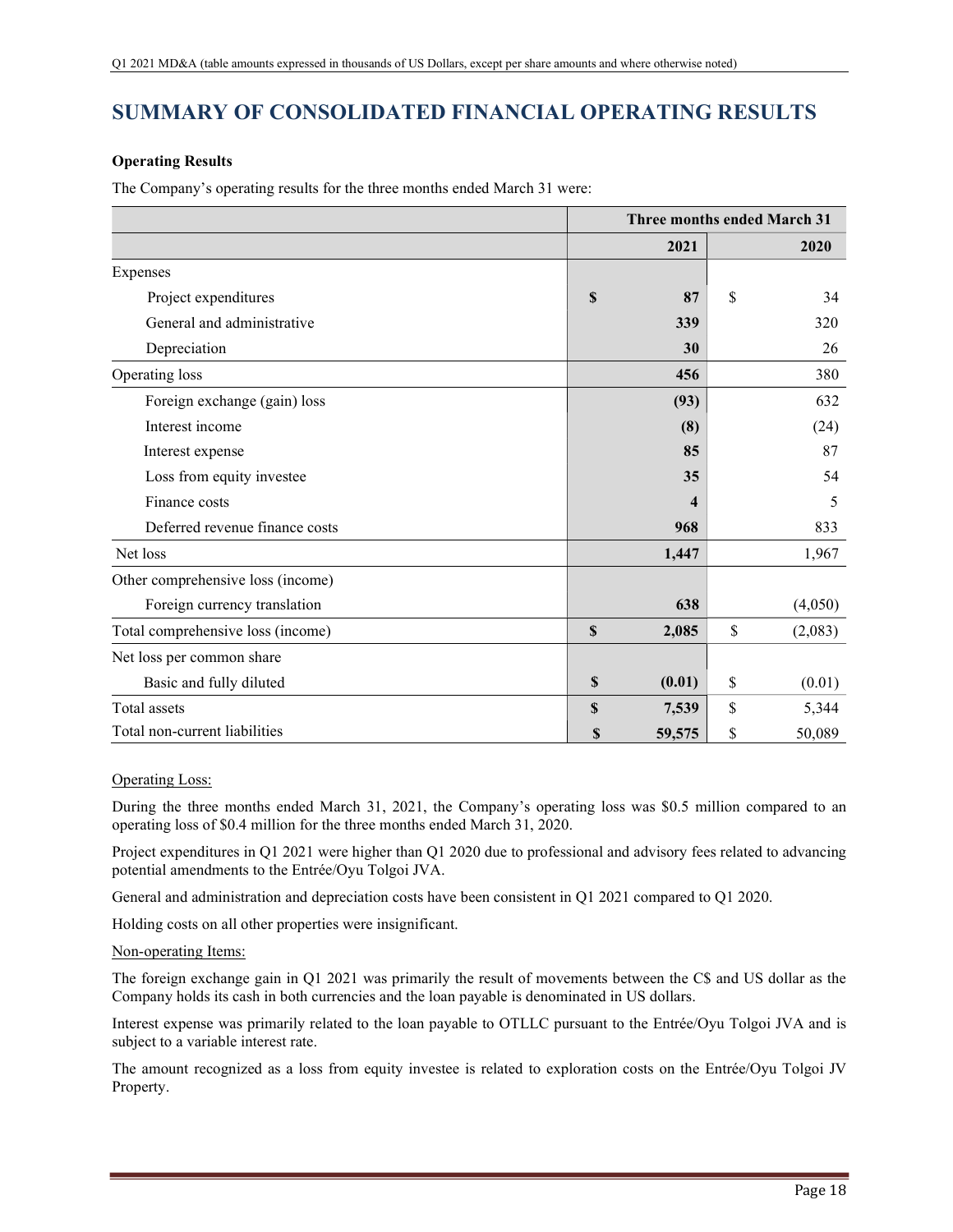Deferred revenue finance costs are related to recording the non-cash finance costs associated with the deferred revenue balance, specifically the Sandstorm stream.

The total assets as at March 31, 2021 were higher than at March 31, 2020 due to funds received from the private placement completed during Q3 2020. See "Shareholder's Deficiency" section below. Total non-current liabilities have increased since March 31, 2020 due to recording the non-cash deferred revenue finance costs each quarter.

|                                | Q1 21    | Q4 20               | Q3 20               | Q <sub>2</sub> 2 <sub>0</sub> | Q1 20               | Q4 19     | Q3 19              | Q <sub>2</sub> 19 |
|--------------------------------|----------|---------------------|---------------------|-------------------------------|---------------------|-----------|--------------------|-------------------|
| Project expenditures           | 87<br>S  | $\mathcal{S}$<br>41 | $\mathcal{S}$<br>59 | \$<br>80                      | $\mathcal{S}$<br>34 | \$<br>39  | $\mathbb{S}$<br>63 | \$<br>31          |
| General and administrative     | 339      | 437                 | 286                 | 387                           | 320                 | 402       | 326                | 386               |
| Share-based compensation       |          | 538                 |                     | $\overline{\phantom{a}}$      |                     | 339       |                    |                   |
| Depreciation                   | 30       | 22                  | 25                  | 25                            | 26                  | 25        | 27                 | 26                |
| Operating loss                 | 456      | 1,038               | 370                 | 492                           | 380                 | 805       | 416                | 443               |
| Foreign exchange (gain) loss   | (93)     | (358)               | (155)               | (315)                         | 632                 | (137)     | 84                 | (122)             |
| Interest expense, net          | 77       | 65                  | 69                  | 61                            | 63                  | 50        | 44                 | 42                |
| Loss from equity investee      | 35       | 60                  | 37                  | 35                            | 54                  | 96        | 77                 | 40                |
| Deferred revenue finance costs | 968      | 890                 | 869                 | 861                           | 833                 | 837       | 820                | 804               |
| Finance costs                  | 4        | 4                   | 5                   | 5                             | 5                   | 6         | 6                  | 7                 |
| Net loss                       | \$1,447  | \$1,699             | \$1,195             | \$1,139                       | \$1,967             | \$1,657   | \$1,447            | \$1,214           |
| Basic/diluted loss per share   | \$(0.01) | \$(0.01)            | \$ (0.01)           | \$(0.01)                      | \$ (0.01)           | \$ (0.01) | \$ (0.01)          | \$ (0.01)         |
| USD:CAD FX Rate $^{(1)}$       | 1.2575   | 1.2732              | 1.3339              | 1.3628                        | 1.4187              | 1.2988    | 1.3243             | 1.3087            |

#### Quarterly Financial Data – 2 year historic trend

1. USD:CAD foreign exchange rate was the quarter ended rate per the Bank of Canada.

Project expenditures have been consistent since Q2 2019 with minimal variability quarter to quarter, with the exception of Q1 2021 and Q2 2020, whereby the Company's professional and advisory fees increased related to advancing potential amendments to the Entrée/Oyu Tolgoi JVA and reviewing the data and assumptions related to OTFS20.

General and administrative expenses have been consistent since Q2 2019 with the exception of Q4 2020 which was higher due mainly to compensation costs. There have been negative cost variances in relation to foreign exchange as the CAD has strengthened against the USD during the past 2 quarters.

Share-based compensation expenditures in Q4 2020 included option and deferred share unit ("DSU") grants and Q4 2019 included option grants.

Interest expense, net, consists of accrued interest on the OTLLC loan payable, partially offset by interest income earned on invested cash. Interest expense was consistent quarter on quarter.

The loss from equity investee was related to the Entrée/Oyu Tolgoi JV Property and fluctuations are due to exploration activity and foreign exchange changes.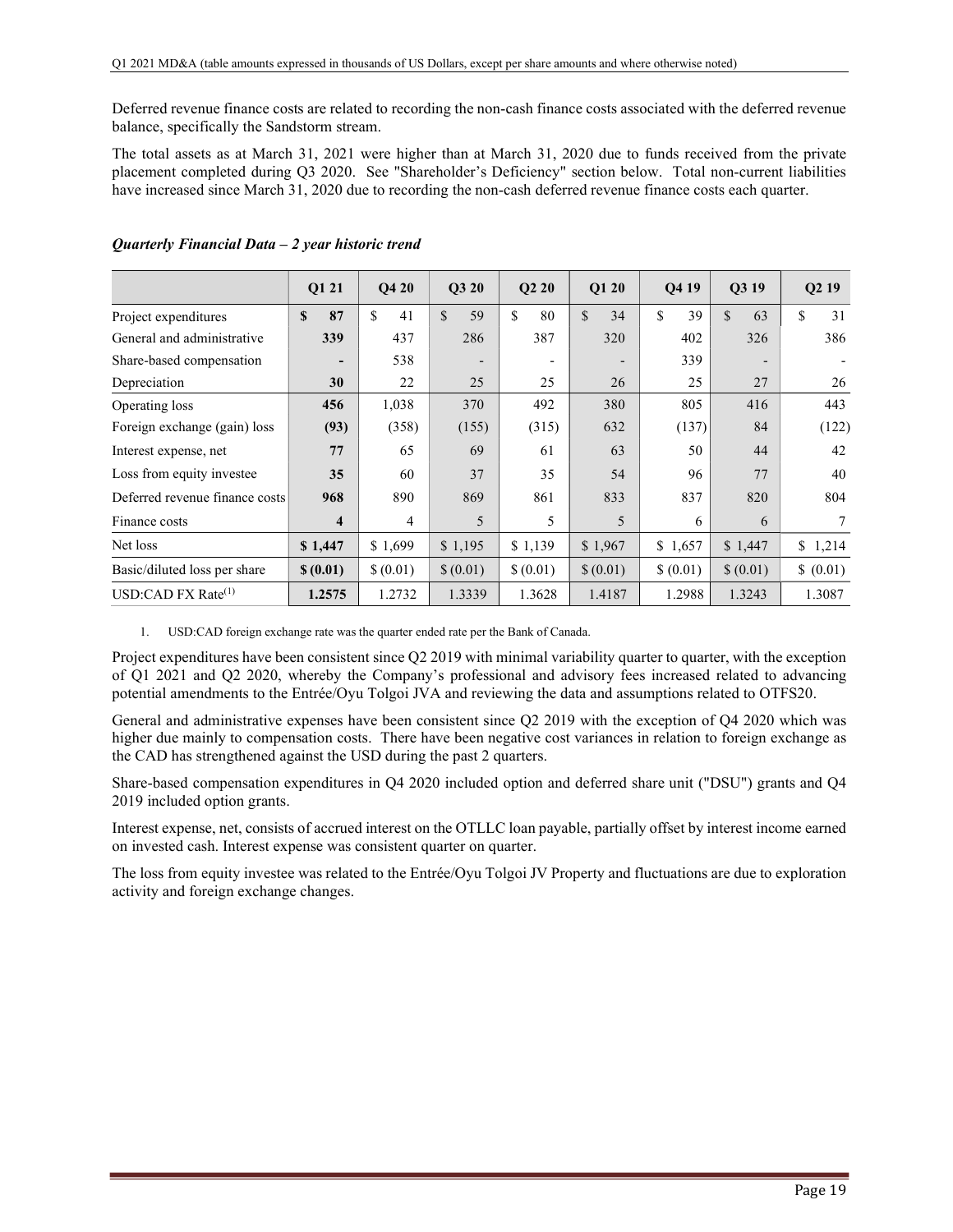# LIQUIDITY AND CAPITAL RESOURCES

|                                                    | Three months ended March 31 |        |    |        |
|----------------------------------------------------|-----------------------------|--------|----|--------|
|                                                    |                             | 2021   |    | 2020   |
| Cash flows used in operating activities            |                             |        |    |        |
| - Before changes in non-cash working capital items | S                           | (420)  | S  | (422)  |
| - After changes in non-cash working capital items  |                             | (432)  |    | (385)  |
| Cash flows from (used in) financing activities     |                             | 10     |    | (22)   |
| Cash flows used in investing activities            |                             | (24)   |    |        |
| Net cash outflows                                  |                             | (446)  |    | (407)  |
| Effect of exchange rate changes on cash            |                             | 67     |    | (203)  |
| Cash balance                                       | S                           | 6,881  | S  | 4,770  |
| Cash flows used in operating activities per share  |                             |        |    |        |
| - Before changes in non-cash working capital items | S                           | (0.00) | S  | (0.00) |
| - After changes in non-cash working capital items  | S                           | (0.00) | \$ | (0.00) |

Cash flows before changes in non-cash working capital items in Q1 2021 were comparable to the same period in 2020.

Cash flows from (used in) financing activities were immaterial in both Q1 2021 and Q1 2020.

Cash flows used in investing activities were immaterial in both Q1 2021 and Q1 2020.

The Company is an exploration stage company and has not generated positive cash flows from its operations. As a result, the Company has been dependent on equity and production-based financings for additional funding. Working capital on hand at March 31, 2021 was approximately \$6.9 million. Management believes it has adequate financial resources to satisfy its obligations over the next 12-month period. The Company does not currently anticipate the need for additional funding during this time.

## Loan Payable to Oyu Tolgoi LLC

Under the terms of the Entrée/Oyu Tolgoi JVA, the Company has elected to have OTLLC contribute funds to approved joint venture programs and budgets on the Company's behalf, each such contribution to be treated as a non-recourse loan. Interest on each loan advance shall accrue at an annual rate equal to OTLLC's actual cost of capital or the prime rate of the Royal Bank of Canada, plus two percent (2%) per annum, whichever is less, as at the date of the advance. The loan will be repayable by the Company monthly from ninety percent (90%) of the Company's share of available cash flow from the Entrée/Oyu Tolgoi JV. In the absence of available cash flow, the loan will not be repayable. The loan is not expected to be repaid within one year.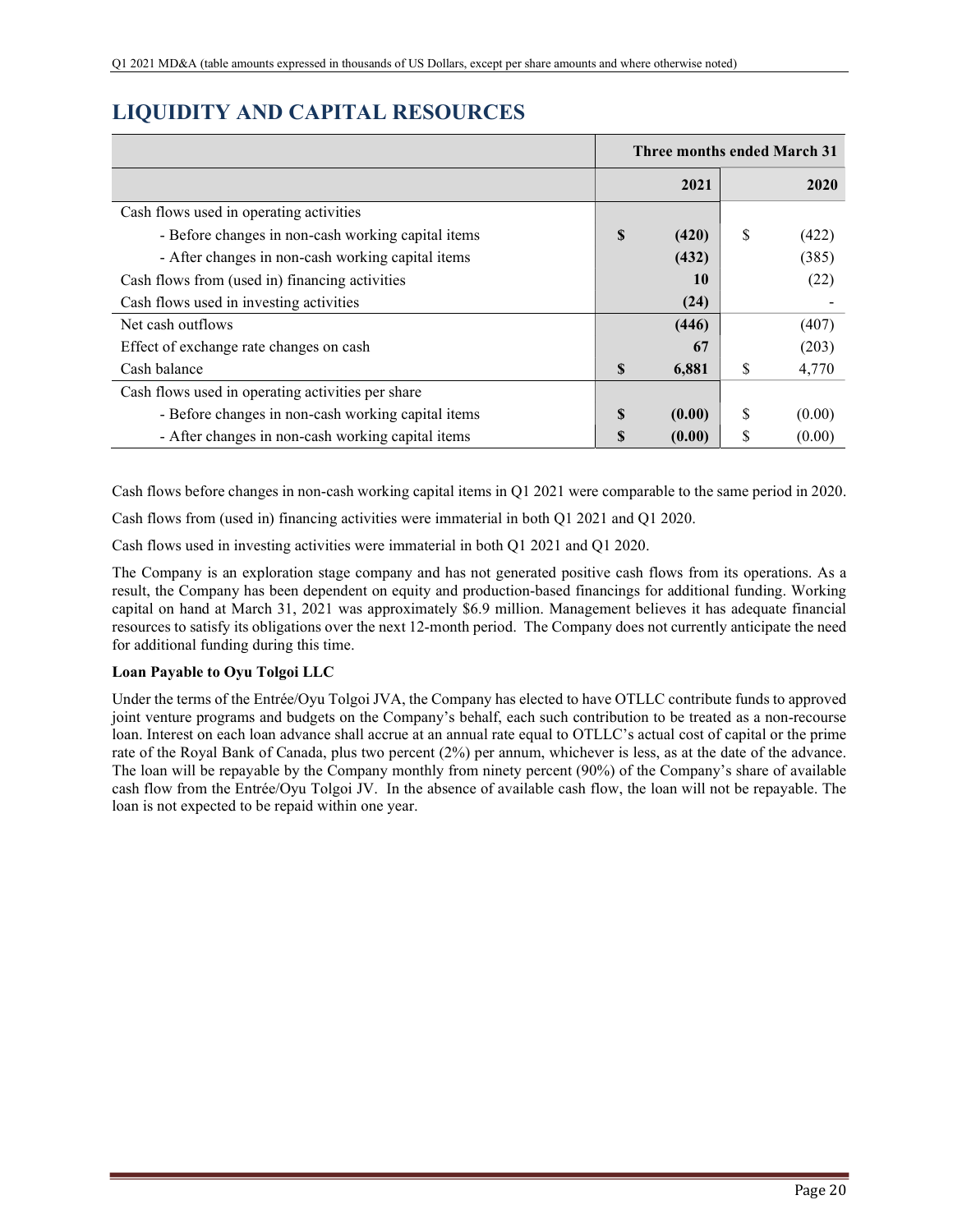## Contractual Obligations

As at March 31, 2021, the Company had the following contractual obligations outstanding:

|                   | <b>Total</b> | Less than 1 year | $1 - 3$ years |    | 3-5 years                | More than 5 years |  |
|-------------------|--------------|------------------|---------------|----|--------------------------|-------------------|--|
| Lease commitments | 241          |                  |               | 86 | $\overline{\phantom{0}}$ |                   |  |

# SHAREHOLDERS' DEFICIENCY

The Company's authorized share capital consists of unlimited common shares without par value.

At March 31, 2021, the Company had 186,660,002 shares issued and outstanding and at the date of this MD&A, the Company had 187,811,770 shares issued and outstanding.

#### Share Purchase Warrants

As at March 31, 2021, the Company had 14,403,735 share purchase warrants outstanding.

Subsequent to March 31, 2021, share purchase warrants to purchase 1,151,768 common shares with an exercise price of C\$0.55 were exercised and the Company received gross proceeds of C\$633,472.

The following share purchase warrants were outstanding as at the date of this report:

| Number of share purchase<br>warrants $(000's)$ | Exercise price per share purchase<br>warrant<br>$\mathbf{C}\mathbf{S}$ | <b>Expiry date</b> |
|------------------------------------------------|------------------------------------------------------------------------|--------------------|
| 7,503                                          | 0.55                                                                   | January 10, 2022   |
| 610                                            | 0.55                                                                   | January 12, 2022   |
| 5,139                                          | 0.60                                                                   | September 14, 2023 |
| 13,252                                         |                                                                        |                    |

## Stock Option Plan

As at March 31, 2021, the Company had 10,420,000 stock options outstanding and exercisable.

The following is a summary of stock options outstanding as at the date of this report:

| Number of share options (000's) | <b>Exercise price per share</b><br>$\mathbf{C}\mathbf{S}$ | <b>Expiry date</b> |
|---------------------------------|-----------------------------------------------------------|--------------------|
| 2,080                           | 0.36                                                      | Nov 2021           |
| 1,880                           | $0.52 - 0.62$                                             | $May - Oct 2022$   |
| 2,265                           | $0.55 - 0.63$                                             | $Feb - Dec 2023$   |
| 2,290                           | 0.365                                                     | Dec 2024           |
| 1,905                           | 0.51                                                      | Dec 2025           |
| 10,420                          |                                                           |                    |

#### Deferred share units (DSU)

DSUs are granted to the Company's directors and executives as a part of compensation under the terms of the Company's Deferred Share Unit Plan (the "DSU Plan"). Typically, DSUs vest when certain conditions as stated in the DSU Plan are met, except in the event of an earlier change of control, in which case, the DSUs will vest fully upon such change of control.

As at March 31, 2021, the Company has granted a total of 450,000 DSUs to the Company's directors and executives, which were all granted in 2020 (the "2020 Grants"). Each vested DSU entitles the holder to receive one common share of the Company or a cash payment equivalent to the closing price of one common share of the Company on the TSX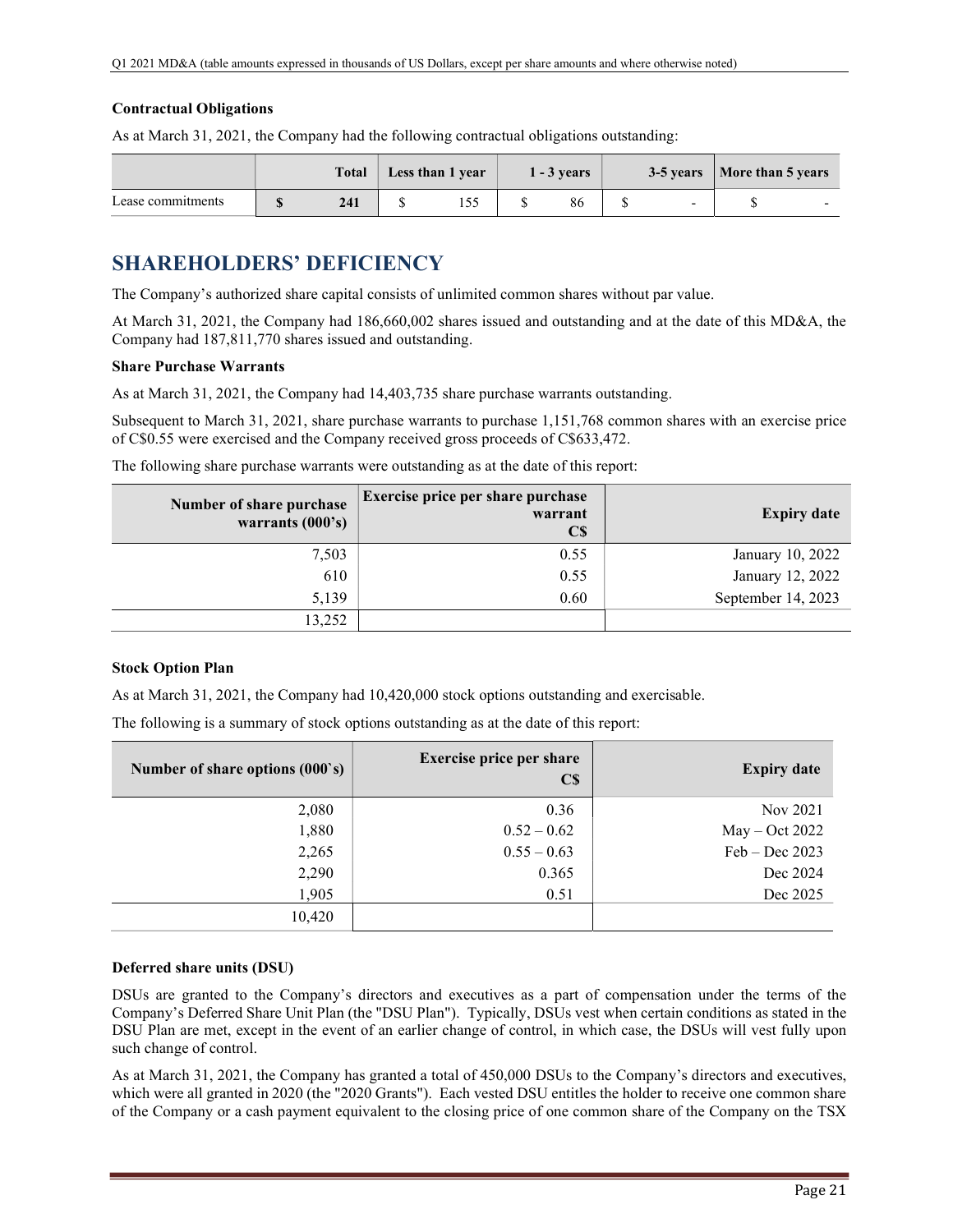on the last trading day preceding the DSU's redemption date. The 2020 Grants will vest in full upon the date of the TSX's acceptance of the DSU Plan or the shareholder approval date, whichever is the last to occur. The 2020 Grants may not vest or be redeemed prior to the Company obtaining shareholder approval of the DSU Plan and ratification of the 2020 Grants. If shareholder approval of the DSU Plan and ratification of the 2020 Grants is not obtained at the next annual general meeting, the 2020 Grants will be null and void and will be deemed to have been rescinded. The 2020 Grants are expected to fully vest in fiscal 2021. As at March 31, 2021, no DSUs have vested.

# DEFERRED REVENUE - SANDSTORM

The Company has an agreement to use future payments that it receives from its mineral property interests to purchase and deliver gold, silver and copper credits to Sandstorm (the "Sandstorm Agreement").

Under the terms of the Sandstorm Agreement, Sandstorm provided the Company with a net deposit of C\$30.9 million (the "Deposit") in exchange for the future delivery of gold, silver and copper credits equivalent to:

- 28.1% of Entrée's share of gold and silver, and 2.1% of Entrée's share of copper, produced from the Shivee Tolgoi mining licence (excluding the Shivee West Property); and
- 21.3% of Entrée's share of gold and silver, and 2.1% of Entrée's share of copper, produced from the Javhlant mining licence.

Upon the delivery of metal credits, Sandstorm will make a cash payment to the Company equal to the lesser of the prevailing market price and \$220 per ounce of gold, \$5 per ounce of silver and \$0.50 per pound of copper (subject to inflation adjustments). After approximately 8.6 million ounces of gold, 40.3 million ounces of silver and 9.1 billion pounds of copper have been produced from the entire Entrée/Oyu Tolgoi JV Property (as currently defined) the cash payment will be increased to the lesser of the prevailing market price and \$500 per ounce of gold, \$10 per ounce of silver and \$1.10 per pound of copper (subject to inflation adjustments). To the extent that the prevailing market price is greater than the amount of the cash payment, the difference between the two will be credited against the Deposit.

The Deposit has been accounted for as deferred revenue on the statement of financial position and is subject to foreign currency fluctuations upon conversion to US dollars at each reporting period. The Deposit contains a significant financing component and, as such, the Company recognizes a financing charge at each reporting period and grosses up the deferred revenue balance to recognize the significant financing element that is part of this contract at a discount rate of 8%.

This arrangement does not require the delivery of actual metal, and the Company may use revenue from any of its assets to purchase the requisite amount of metal credits.

Further information in relation to the Sandstorm Agreement is available in the Company's AIF dated March 31, 2021.

# OTHER DISCLOSURES

## Off-Balance Sheet Arrangements

Entrée has no off-balance sheet arrangements except for the contractual obligation noted above.

## Related Party Transactions

The Company's related parties include key management personnel and directors. Direct remuneration paid to the Company's directors and key management personnel during the three months ended March 31, 2021 and 2020 are as follows:

|                       |    | 2021 | 2020 |
|-----------------------|----|------|------|
| Directors' fees       | ٨D | 42   | C    |
| Salaries and benefits |    | 182  | 140  |

As of March 31, 2021, included in the accounts payable and accrued liabilities balance on the condensed consolidated interim statement of financial position is \$0.0 million (December 31, 2020 - \$0.0 million) due to the Company's directors and key management personnel.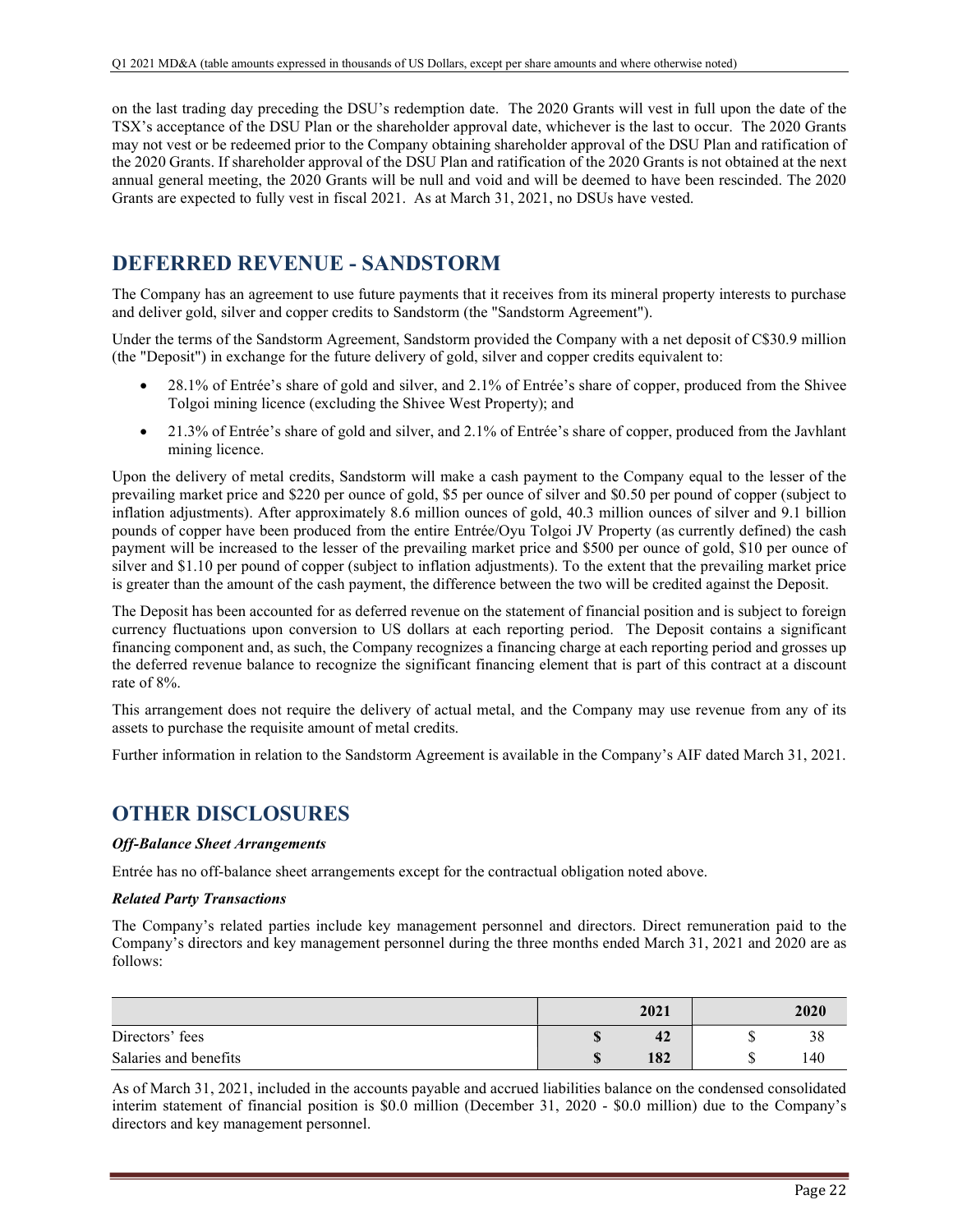Upon a change of control of the Company, amounts totaling \$1.2 million (December 31, 2020 - \$1.1 million) may become payable to certain officers and management personnel of the Company.

#### Financial Instruments

#### a) Fair value classification of financial instruments

The fair value hierarchy establishes three levels to classify the inputs to valuation techniques used to measure fair value. Level 1 inputs are quoted prices (unadjusted) in active markets for identical assets or liabilities. Level 2 inputs are other than quoted prices included in Level 1 that are observable for the asset or liability, either directly (prices) or indirectly (derived from prices). Level 3 inputs are for the assets or liabilities that are not based on observable market data (unobservable inputs).

The Company's financial instruments consist of cash and cash equivalents, receivables, deposits, accounts payable and accrued liabilities, loan payable and lease liabilities.

The carrying values of receivables and accounts payable and accrued liabilities approximate their fair value due to their short terms to maturity. Cash and cash equivalents are measured at fair value using Level 1 inputs.

The following table summarizes the classification and carrying values of the Company's financial instruments at March 31, 2021:

| <b>March 31, 2021</b>     |   | <b>FVTPL</b>                 |   | <b>Amortized cost</b><br>(financial<br>assets) | cost (financial | Amortized<br>liabilities) |   | <b>Total</b> |
|---------------------------|---|------------------------------|---|------------------------------------------------|-----------------|---------------------------|---|--------------|
| <b>Financial assets</b>   |   |                              |   |                                                |                 |                           |   |              |
| Cash and cash equivalents | S | 6,881                        | S | $\overline{\phantom{0}}$                       | S               |                           | S | 6,881        |
| Receivables               |   | $\qquad \qquad \blacksquare$ |   | 33                                             |                 | $\overline{\phantom{0}}$  |   | 33           |
| Deposits                  |   | -                            |   | 12                                             |                 | -                         |   | 12           |
| Total financial assets    |   | 6,881                        |   | 45                                             |                 |                           |   | 6,926        |

## Financial liabilities

| Accounts payable and accrued<br>liabilities | - | $\overline{\phantom{a}}$ | 108   | 108   |
|---------------------------------------------|---|--------------------------|-------|-------|
| Lease liabilities                           | - |                          | 183   | 183   |
| Loan payable                                | - | -                        | 9.701 | 9,701 |
| Total financial liabilities                 | - | $\overline{\phantom{0}}$ | 9.992 | 9.992 |

# CRITICAL ACCOUNTING ESTIMATES, RISKS AND UNCERTAINTIES

The preparation of condensed consolidated interim financial statements in conformity with IFRS requires management to make estimates and assumptions that affect the amounts reported in the condensed consolidated interim financial statements and accompanying notes. Actual results could differ materially from those estimates.

Measurement of the Company's assets and liabilities is subject to risks and uncertainties, including those related to reserve and resource estimates; title to mineral properties; future commodity prices; costs of future production; future costs of restoration provisions; changes in government legislation and regulations; future income tax amounts; the availability of financing; and various operational factors. The Company's estimates identified as being critical are substantially unchanged from those disclosed in the MD&A for the year ended December 31, 2020.

Entrée is a mineral exploration and development company and is exposed to a number of risks and uncertainties due to the nature of the industry in which it operates and the present state of development of its business and the foreign jurisdictions in which it carries on business. The material risks and uncertainties affecting Entrée, their potential impact, and the Company`s principal risk-management strategies are substantially unchanged from those disclosed in its MD&A for the year ended December 31, 2020 and in its AIF dated March 31, 2021 in respect of such period, both of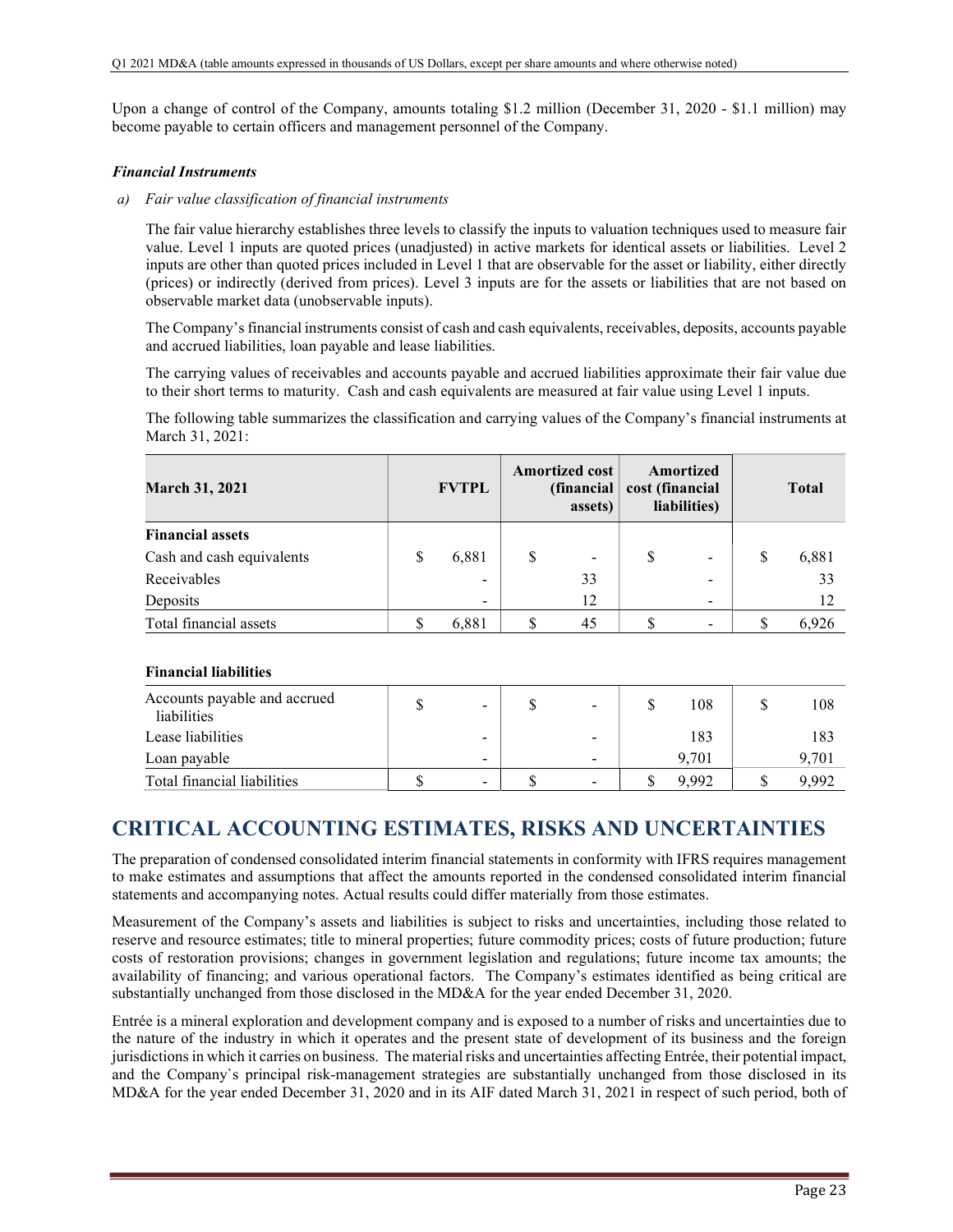which are available on SEDAR at www.sedar.com, EDGAR at www.sec.gov and on the Company's website at www.EntreeResourcesLtd.com.

# INTERNAL CONTROL OVER FINANCIAL REPORTING

Management is responsible for designing internal control over financial reporting, to provide reasonable assurance regarding the reliability of financial reporting and the preparation of financial statements for external purposes in accordance with IFRS. No change in the Company's internal control over financial reporting occurred during the period beginning on January 1, 2021 and ended on March 31, 2021 that has materially affected, or is reasonably likely to materially affect, the Company's internal control over financial reporting.

# FORWARD LOOKING STATEMENTS

This MD&A contains forward-looking statements within the meaning of the United States Private Securities Litigation Reform Act of 1995 and forward-looking information within the meaning of applicable Canadian securities laws.

Forward-looking statements include, but are not limited to, statements with respect to corporate strategies and plans; requirements for additional capital; uses of funds and projected expenditures; the expectations set out in OTFS20 and the 2018 Technical Report on the Company's interest in the Entrée/Oyu Tolgoi JV Property; timing and status of Oyu Tolgoi underground development; the mine design for Hugo North Lift 1 Panel 0 and the related cost and production schedule implications; the re-design studies for Panels 1 and 2 of Hugo North (including Hugo North Extension) Lift 1 and the possible outcomes, content and timing thereof; timing and amount of production from Lift 1 of the Entrée/Oyu Tolgoi JV Property, potential production delays and the impact of any delays on the Company's cash flows, expected copper and gold grades, liquidity, funding requirements and planning; future commodity prices; the potential impact of COVID-19 on Oyu Tolgoi underground development and the Company's business, operations and financial condition; the estimation of mineral reserves and resources; projected mining and process recovery rates; estimates of capital and operating costs, mill throughput, cash flows and mine life; capital, financing and project development risk; mining dilution; discussions with the Government of Mongolia, Rio Tinto, OTLLC and Turquoise Hill on a range of issues including Entrée's interest in the Entrée/Oyu Tolgoi JV Property, the Shivee Tolgoi and Javhlant mining licences and certain material agreements; potential actions by the Government of Mongolia with respect to the Shivee Tolgoi and Javhlant mining licences and Entrée's interest in the Entrée/Oyu Tolgoi JV Property; the potential for Entrée to be included in or otherwise receive the benefits of the Oyu Tolgoi Investment Agreement or another similar agreement; the potential for the Government of Mongolia to seek to directly or indirectly invest in Entrée's interest in the Hugo North Extension and Heruga deposits; the potential application of the Government of Mongolia's Resolution 81, Resolution 140 and Resolution 175 to the Shivee Tolgoi and Javhlant licences; potential size of a mineralized zone; potential expansion of mineralization; potential discovery of new mineralized zones; potential metallurgical recoveries and grades; plans for future exploration and/or development programs and budgets; permitting time lines; anticipated business activities; proposed acquisitions and dispositions of assets; and future financial performance.

In certain cases, forward-looking statements and information can be identified by words such as "plans", "expects" or "does not expect", "is expected", "budgeted", "scheduled", "estimates", "forecasts", "intends", "anticipates", or "does not anticipate" or "believes" or variations of such words and phrases or statements that certain actions, events or results "may", "could", "would", "might", "will be taken", "occur" or "be achieved". While the Company has based these forward-looking statements on its expectations about future events as at the date that such statements were prepared, the statements are not a guarantee of Entrée's future performance and are based on numerous assumptions regarding present and future business strategies, the correct interpretation of agreements, laws and regulations, local and global economic conditions and negotiations and the environment in which Entrée will operate in the future, including commodity prices, projected grades, projected dilution, anticipated capital and operating costs, anticipated future production and cash flows, the anticipated location of certain infrastructure and sequence of mining within and across panel boundaries, the construction and continued development of the Oyu Tolgoi underground mine and the status of Entrée's relationship and interaction with the Government of Mongolia, OTLLC, Rio Tinto and Turquoise Hill. With respect to the construction and continued development of the Oyu Tolgoi underground mine, important risks, uncertainties and factors which could cause actual results to differ materially from future results expressed or implied by such forward-looking statements and information include, amongst others, the timing and cost of the construction and expansion of mining and processing facilities; the timing and availability of a long term domestic power source for Oyu Tolgoi (or the availability of financing for OTLLC or the Government of Mongolia to construct such a source);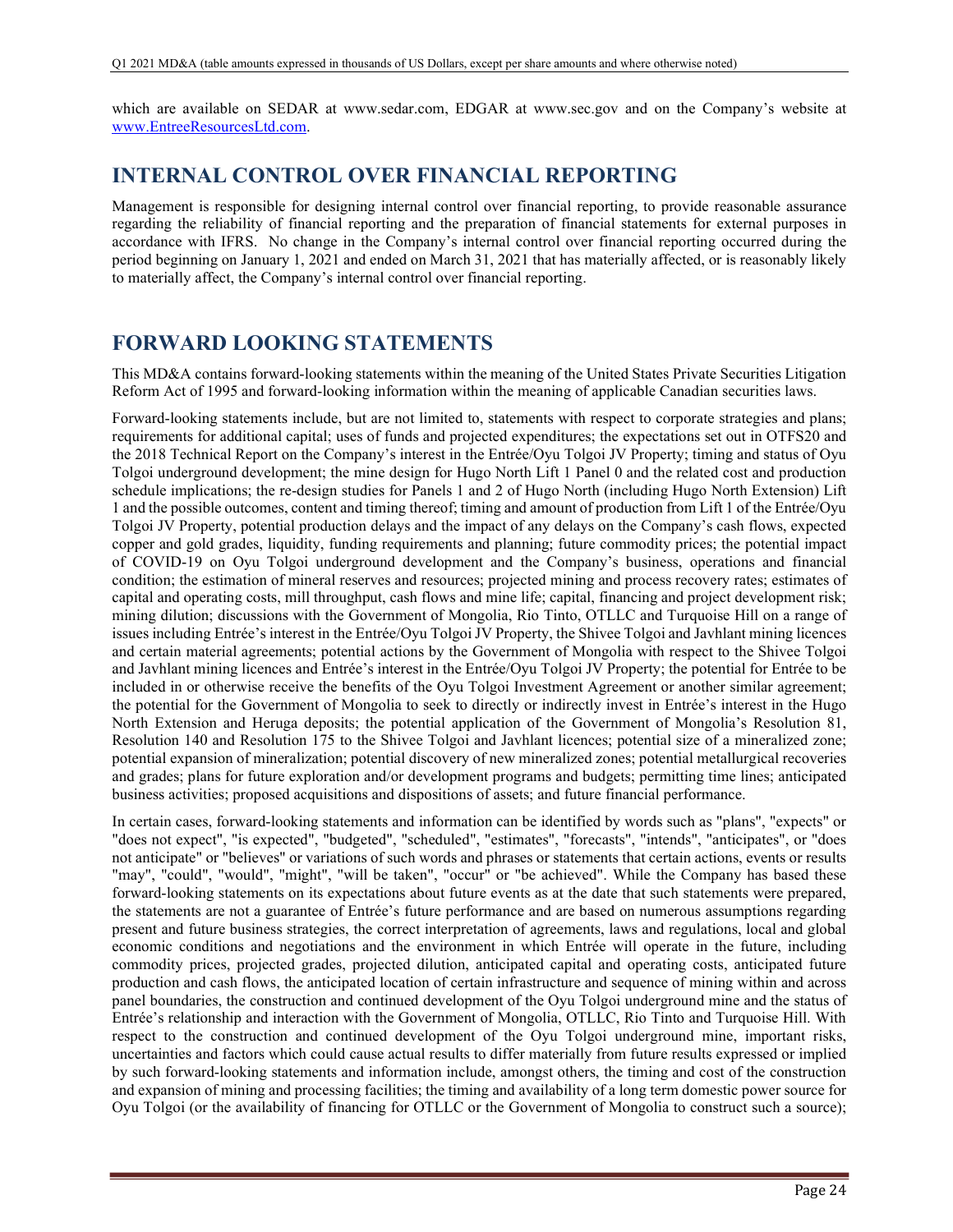the willingness of third parties to extend existing power arrangements; the potential impact of COVID-19, including any restrictions imposed by health and governmental authorities relating thereto; the implementation and successful execution of the funding plan that is the subject of the Heads of Agreement and the amount of any additional future funding gap to complete the Oyu Tolgoi underground project as well as the amount and potential sources of additional funding required therefor, all as contemplated by the Heads of Agreement; the impact of changes in, changes in interpretation to or changes in enforcement of, laws, regulations and government practises in Mongolia; delays, and the costs which would result from delays, in the development of the underground mine; the status of the relationship and interactions and discussions between OTLLC, Rio Tinto and Turquoise Hill with the Government of Mongolia on the continued operation and development of Oyu Tolgoi and OTLLC internal governance (including the outcome of any such interactions or discussions); the willingness and ability of the parties to the Oyu Tolgoi Investment Agreement and the Mine Plan to amend or replace either such agreement; the nature and quantum of the current and projected economic benefits to Mongolia resulting from the continued operation of Oyu Tolgoi; the anticipated location of certain infrastructure and sequence of mining within and across panel boundaries; projected commodity prices and their market demand; and production estimates and the anticipated yearly production of copper, gold and silver at the Oyu Tolgoi underground mine.

The 2018 PEA is based on a conceptual mine plan that includes Inferred resources. Numerous assumptions were made in the preparation of the 2018 PEA, including with respect to mineability, capital and operating costs, production schedules, the timing of construction and expansion of mining and processing facilities, and recoveries, that may change materially once production commences at Hugo North Extension Lift 1 and additional development and capital decisions are required. Any changes to the assumptions underlying the 2018 PEA could cause actual results to be materially different from any future results, performance or achievements expressed or implied by forward-looking statements and information relating to the 2018 PEA.

Other risks, uncertainties and factors which could cause actual results, performance or achievements of Entrée to differ materially from future results, performance or achievements expressed or implied by forward-looking statements and information include, amongst others, unanticipated costs, expenses or liabilities; discrepancies between actual and estimated production, mineral reserves and resources and metallurgical recoveries; development plans for processing resources; matters relating to proposed exploration or expansion; mining operational and development risks, including geotechnical risks and ground conditions; regulatory restrictions (including environmental regulatory restrictions and liability); risks related to international operations, including legal and political risk in Mongolia; risks related to the potential impact of global or national health concerns, including the COVID-19 (coronavirus) pandemic; risks associated with changes in the attitudes of governments to foreign investment; risks associated with the conduct of joint ventures; inability to upgrade Inferred mineral resources to Indicated or Measured mineral resources; inability to convert mineral resources to mineral reserves; conclusions of economic evaluations; fluctuations in commodity prices and demand; changing foreign exchange rates; the speculative nature of mineral exploration; the global economic climate; dilution; share price volatility; activities, actions or assessments by Rio Tinto, Turquoise Hill or OTLLC and by government authorities including the Government of Mongolia; the availability of funding on reasonable terms; the impact of changes in interpretation to or changes in enforcement of laws, regulations and government practices, including laws, regulations and government practices with respect to mining, foreign investment, royalties and taxation; the terms and timing of obtaining necessary environmental and other government approvals, consents and permits; the availability and cost of necessary items such as water, skilled labour, transportation and appropriate smelting and refining arrangements; unanticipated reclamation expenses; changes to assumptions as to the availability of electrical power, and the power rates used in operating cost estimates and financial analyses; changes to assumptions as to salvage values; ability to maintain the social licence to operate; accidents, labour disputes and other risks of the mining industry; global climate change; title disputes; limitations on insurance coverage; competition; loss of key employees; cyber security incidents; misjudgements in the course of preparing forward-looking statements; and those factors discussed in the section entitled "Critical Accounting Estimates, Risks and Uncertainties" in this MD&A and in the section entitled "Risk Factors" in the AIF. Although the Company has attempted to identify important factors that could cause actual actions, events or results to differ materially from those described in forward-looking statements, there may be other factors that cause actions, events or results not to be as anticipated, estimated or intended. There can be no assurance that forward-looking statements will prove to be accurate, as actual results and future events could differ materially from those anticipated in such statements. Except as required under applicable securities legislation, the Company undertakes no obligation to publicly update or revise forward-looking statements, whether as a result of new information, future events, or otherwise. Accordingly, readers should not place undue reliance on forward-looking statements.